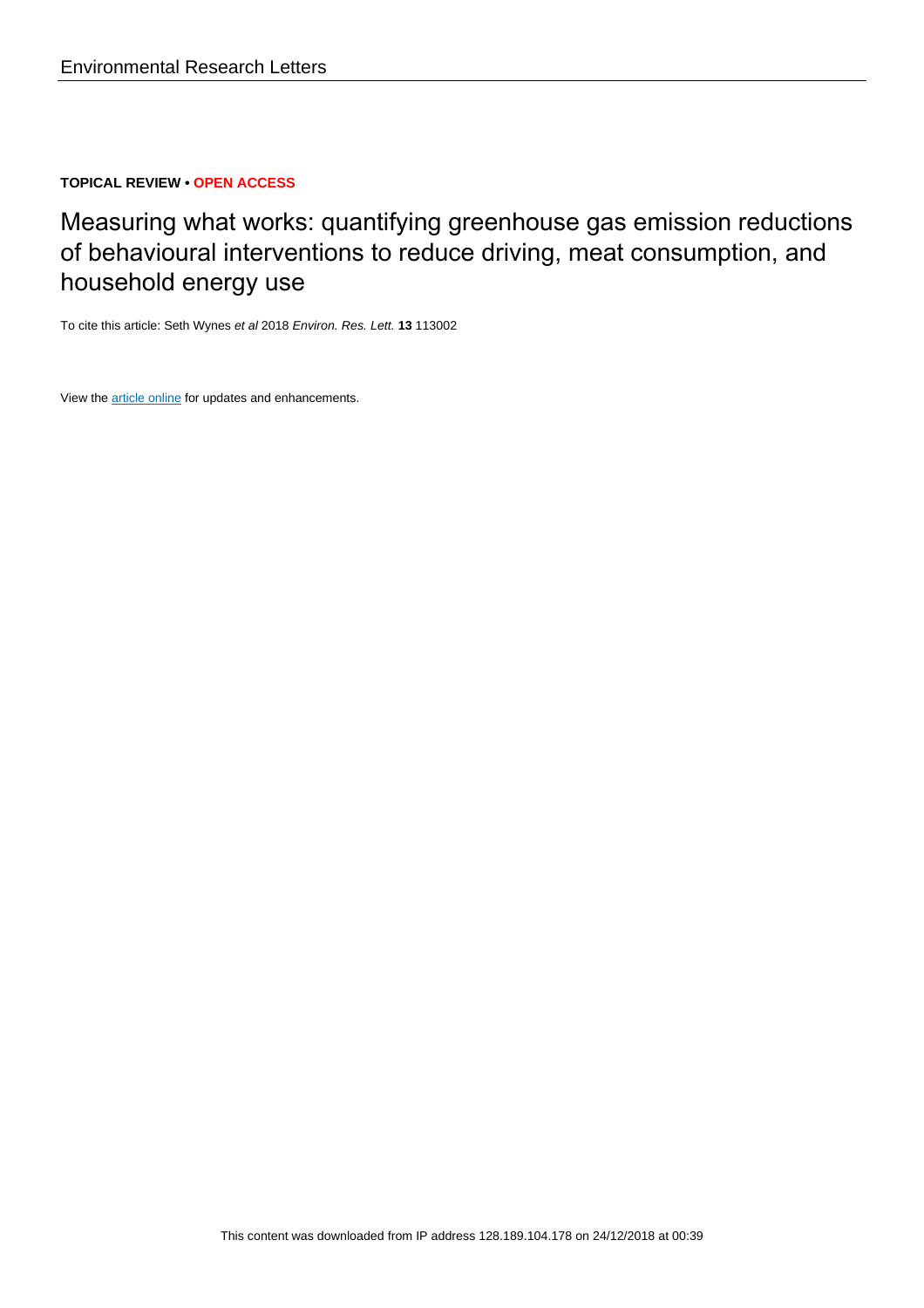# **Environmental Research Letters**



# TOPICAL REVIEW

### OPEN ACCESS

RECEIVED 7 September 2017

REVISED 1 October 2018

ACCEPTED FOR PUBLICATION 3 October 2018

PUBLISHED 1 November 2018

Original content from this work may be used under the terms of the [Creative](http://creativecommons.org/licenses/by/3.0) [Commons Attribution 3.0](http://creativecommons.org/licenses/by/3.0) [licence.](http://creativecommons.org/licenses/by/3.0)

Any further distribution of this work must maintain attribution to the author(s) and the title of the work, journal citation and DOI.



Measuring what works: quantifying greenhouse gas emission reductions of behavioural interventions to reduce driving, meat consumption, and household energy use

### Seth Wynes<sup>1</sup> **.** Kimberly A Nicholas<sup>2</sup> **.** Jiaying Zhao<sup>3</sup> and Simon D Donner<sup>1</sup>

<sup>1</sup> University of British Columbia, The Department of Geography, Vancouver Campus, 1984 West Mall, Vancouver, BC, V6T 1Z2, Canada <sup>2</sup> Lund University, Centre for Sustainability Studies, PO Box 170, Lund, SE-221 00, Sweden

<sup>3</sup> University of British Columbia, Department of Psychology, Vancouver, BC, CAN V6T 1Z4, Canada

### E-mail:[seth.wynes@gmail.com](mailto:seth.wynes@gmail.com)

Keywords: climate change mitigation, pro-environmental behaviors, meat consumption, personal vehicles, household energy Supplementary material for this article is available [online](https://doi.org/10.1088/1748-9326/aae5d7)

# Abstract

Interventions that promote pro-environmental behaviours are increasingly necessary in reducing use of high-emissions goods and services to meet international climate change targets. Here we assess the greenhouse gas emissions reductions associated with behavioural interventions in three high-emitting domains(personal vehicle use, meat consumption, and household energy use) based on an analysis of the peer-reviewed literature. We examined 40 studies from 1991–2018 involving 886 576 subjects. We found that some of the most robust interventions shown to reduce emissions were financial incentives for personal vehicles, defaults for reduced meat consumption, and feedback for home energy use. We estimate mean annual reductions of 571 kgCO<sub>2</sub>e per vehicle driver for reduced vehicle use, 51 kgCO<sub>2</sub>e per individual for reduced meat consumption, and 149 kgCO<sub>2</sub>e per household for reduced energy use. Despite substantial attention to behavioural interventions in the literature, we find that few studies are suitable for quantifying emissions reductions ( $N = 6$  for diet,  $N = 5$  for personal vehicles) and few  $(N = 3)$  are conducted outside OECD countries. Due to this imbalance in the literature, we focus our findings on western economies. We find substantial variation in the emission reductions achieved with different interventions within each domain; interventions in diet ranged from reductions of 231 kgCO<sub>2</sub>e to increases of 116 kgCO<sub>2</sub>e per person per year (both statistically significant). Further, emissions reductions are sensitive to external factors, such as the emissions intensity of the electrical grid, which may change over time. Key gaps in the literature include a lack of studies conducted using randomized controlled trials or follow-ups, and in high-impact areas for emissions reductions including air travel. We highlight promising areas of intervention, such as habit changes to promote mode shifts in personal transportation, which would benefit from an analysis of greenhouse gas emissions reductions in future research.

# Introduction

Achieving climate stabilization through meeting the Paris Agreement target of net zero global greenhouse gas emissions, which is consistent with approximately 85% emissions reductions across all sectors over the next three decades (Rockström et al [2017](#page-19-0)), will likely require changes from high-emitting households in how they eat (Hedenus et al [2014](#page-18-0)), consume energy (Eyre et al [2018](#page-18-0)), and travel (Sager et al [2011](#page-19-0), Girod et al [2013](#page-18-0)). However, at the international level, some have claimed that the climate change research community, especially the Intergovernmental Panel on Climate Change (IPCC), has neglected the social sciences (Victor [2015](#page-20-0)), focusing on technological changes while ignoring the potentially large contribution of demand-side reductions (Creutzig et al [2016](#page-18-0)). While technological change will be critical to achieving the goal of a low-carbon society, the transition cannot be accomplished without also accounting for human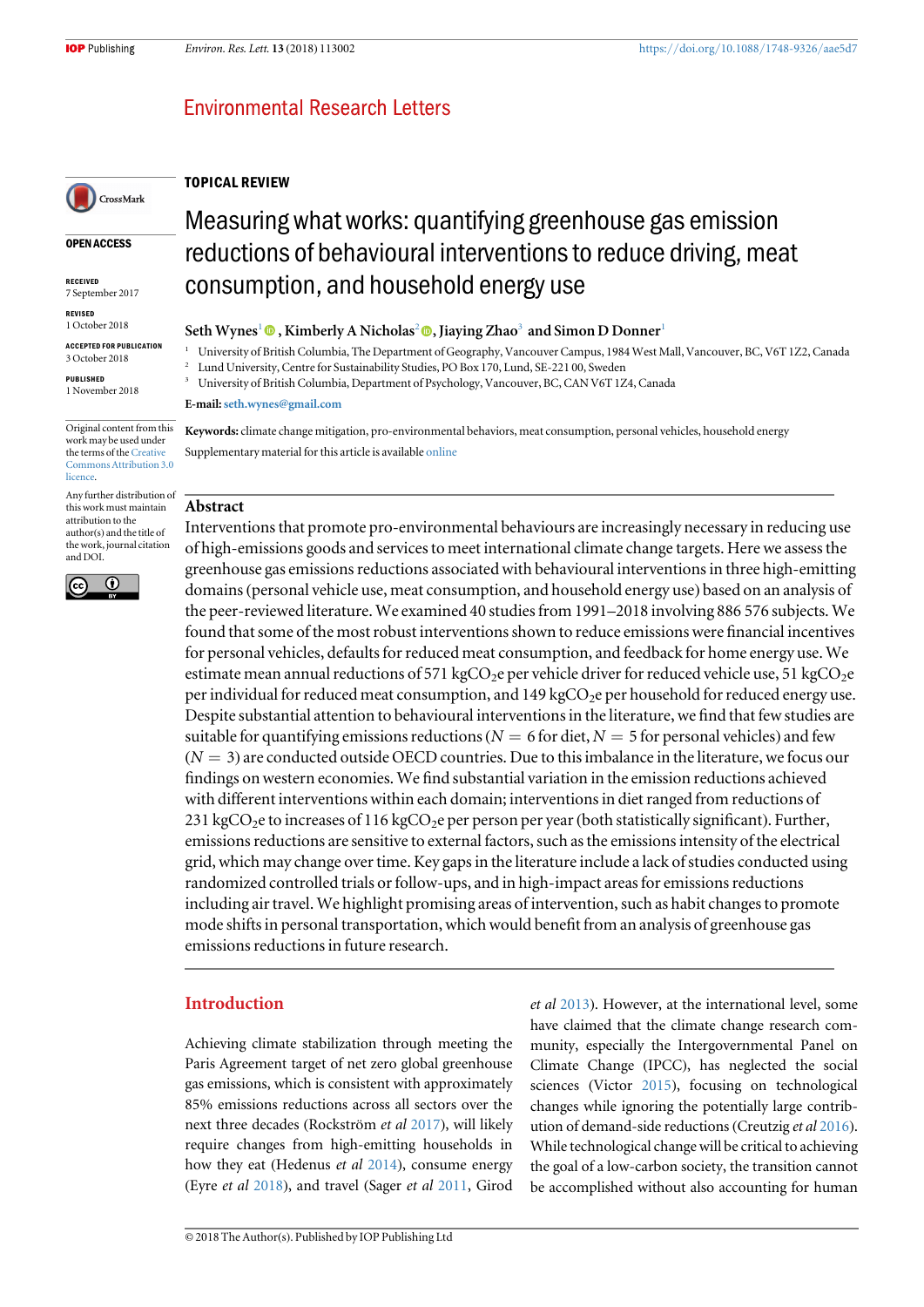behaviour (Gram-Hanssen [2013](#page-18-0)). Engaging and supporting the public in making behavioural changes will require governments, public and private institutions, and organizations to understand the types of interventions that are effective at guiding individuals towards low-carbon choices.

As one way to achieve emissions reductions from individual behaviours, Wynes and Nicholas ([2017](#page-20-0)) argued that more focus should be on the actions with the greatest potential to reduce emissions. They evaluated personal actions to reduce greenhouse gas emissions and found that four actions were consistently high-impact across the industrialized (or wealthy) world, which they defined as saving at least 0.8 tons of carbon dioxide equivalents ( $tCO<sub>2</sub>e$ ) per person per year: eating a plant-based diet (0.8 tonnes saved per person per year), avoiding air travel (1.6 tonnes saved per roundtrip transatlantic flight), living car free (2.4 tonnes saved per person per year), and having smaller families. Despite a large gap in emissions impact between these actions and actions such as recycling or changing lightbulbs, Wynes and Nicholas found that high-impact actions were mentioned much less frequently in high school science textbooks and government recommendations. They concluded that educators and communicators should focus more on these high impact actions, which are the most effective at reducing emissions for motivated individuals looking to make the largest possible contribution.

An alternative view, advanced by Stern and Wolske ([2017](#page-20-0)), argues that researchers should instead consider the reasonably achievable emissions reductions (RAER) that could be expected from promoting possible actions. The RAER approach would account for the effectiveness of the action in actually reducing emissions, which depends on the baseline behaviour, the proportion of people who respond to a behavioural intervention, the completeness of their commitment, and the policy feasibility of implementing the action. This line of thinking argues that it is preferable to promote actions with smaller emissions reductions if they are more likely to be taken up by a larger population. We agree that what matters for climate change is actual emissions reductions achieved, and therefore we focus on quantifying that metric in this paper, to our knowledge for the first time for behavioural interventions across domains.

Considerable research has already evaluated the effectiveness of interventions that aim to increase many pro-environmental behaviours (PEBs; actions which reduce environmental burdens) (Kurisu [2015](#page-19-0)). Reviews have been conducted on such topics as recycling (Varotto and Spagnolli [2017](#page-20-0)), household energy conservation (Abrahamse et al [2005](#page-17-0)) and reduced car use (Petrunoff et al [2016](#page-19-0)). Since the goal of interventions that promote PEBs is usually to reduce environmental impact (i.e. ecological footprint or carbon footprint) then '(t)he effectiveness of a program to promote PEB should be measured in environmental impact, not just in amount of changed behavior' (Osbaldiston and Schott [2012,](#page-19-0) p 281). While several meta-analyses of PEBs report statistical measures of effect size (such as Hedge's g) (Abrahamse et al [2005](#page-17-0), Osbaldiston and Schott [2012,](#page-19-0) Varotto and Spagnolli [2017](#page-20-0)) in this paper we quantify the emissions reductions reported from a variety of behavioural interventions across high-emitting domains in order to identify promising intervention strategies and areas that require future research. Here we review the literature on the greenhouse gas reductions of behavioural interventions and expand on previous approaches by quantifying effectiveness as measured in  $\text{kgCO}_{2}e$ reductions achieved, using emissions factors from OECD regions. Note that our goal is not to review the psychological literature on pro-environmental behavior. For theoretical reviews on PEB see Bamberg and Möser([2007](#page-18-0)), Steg and Vlek ([2009](#page-20-0)) and Stern ([2000](#page-20-0)).

In this paper, we searched for studies in three of the high-impact domains from Wynes and Nicholas ([2017](#page-20-0)) (air travel, vehicle usage and diet) as well as household energy use. (Wynes and Nicholas found that switching to green energy was sometimes but not always a high-impact action depending on policy design; we focus here on reducing household energy use, which is widely studied, and includes some actions, like washing clothes in cold water, classified as achieving moderate emissions reductions (Wynes and Nicholas [2017](#page-20-0)).) Personal vehicle use accounts for 26% of the greenhouse gas emissions produced by a typical household in the United States, with household energy accounting for 23%, meat consumption for 6% (Jones and Kammen [2011](#page-19-0)) and air travel accounting for almost 5% in an average household, but closer to 28% in a high income household (Lacroix [2018](#page-19-0)).

# **Methods**

### Scoping procedure

We began by defining a set of search queries for the Web of Science for each of the four domains (personal vehicles, diet, household energy use, and air travel). The search queries were intended to encompass a variety of interventions, including those that were focused on promoting positive health outcomes instead of simply PEBs (supplementary materials 1 is available online at [stacks.iop.org](http://stacks.iop.org/ERL/13/113002/mmedia)/ERL/13/113002/ [mmedia](http://stacks.iop.org/ERL/13/113002/mmedia)). We then established inclusion and exclusion criteria, which differed somewhat between the four domains, although we restricted papers to those written in English, peer-reviewed, and published in 1990 or later. We also excluded studies that were purely correlational. For personal vehicles we excluded interventions that focused on workplace driving (e.g. delivery drivers instead of commuters to work) or that increased purchase rates of electric vehicles (electric vehicles are associated with higher emissions than public transit, so they are only effective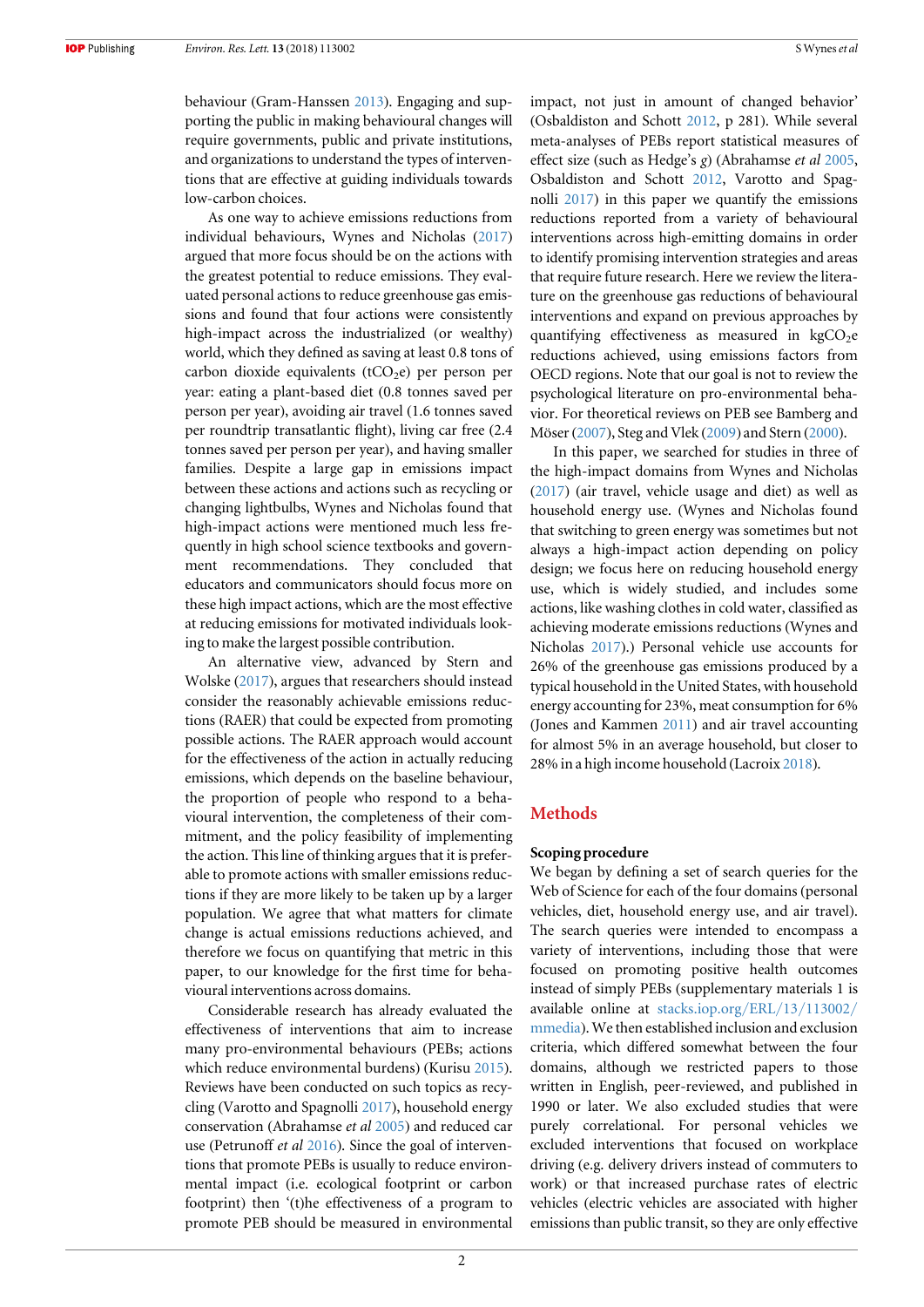

in reducing emissions if they replace internal combustion vehicles). For diet we excluded health studies where participants were not of good health or were very young (pre-school) as well as those involving food waste, which is less effective in terms of emissions reductions than a plant-based diet (Wynes and Nicholas [2017](#page-20-0)).

For all interventions, our initial goal was to quantify RAER. This would require measuring 'intent to treat' effect (capturing not just the effectiveness of the treatment among those who participated but also among those who refused to participate), as well as the feasibility of policies designed to implement the intervention. However, many studies did not provide enough information to calculate this approach, so we simply calculate effectiveness as measured by the emissions reductions observed. For the interventions concerning diet and personal vehicle use, we also included studies that relied on self-reported results because we found only two in each domain that used objective measurements. However, because it is relatively easy for researchers to measure behaviours in household energy use (using energy meters and other technology), there were many quantified studies available in this domain, so we excluded self-reported results from this sample. We also excluded studies on structural interventions (such as installing attic insulation), which do not account for the fraction of homeowners who would decline participation as this does not follow the RAER approach and is not a behavioural intervention. However, we included interventions that encouraged individuals to adopt structural changes for their homes or small structural interventions that are intended to influence behaviour (e.g. installing programmable thermostats or devices which monitored household energy). To maintain a high standard of research, studies with a small sample size  $(n < 10)$ were also excluded, except in cases where sample size was determined by the number of participating buildings or institutions instead of households. Finally, studies were excluded if it was not possible to calculate emissions reductions from data provided.

With these criteria established we performed a full screening of titles, removing irrelevant papers (figure 1). We then performed a full screening of abstracts, again removing irrelevant papers. In total we began the search with 2157 titles, this was narrowed down to 427 applicable titles and then narrowed down to 97 potential papers (13 in personal vehicles, 26 in diet, 58 in household energy and none in air travel). Finding a small percentage of manuscripts suitable for analysis is common in this field; for example, Graham-Rowe et al ([2011](#page-18-0)) began a literature search on interventions related to personal vehicle use with 3486 search hits and narrowed their findings down to 69 final papers while Hendren and Logomarsino ([2017](#page-19-0)) began with 1005 search hits and found only 18 applicable papers for a study of cafeteria interventions to increase fruit and vegetable intake. Next, we supplemented these papers with papers of which we were already aware (e.g. Brunner et al [2018](#page-18-0)), and with papers that were found by scanning the reference sections of relevant review articles (Abrahamse et al [2005](#page-17-0), Salon et al [2012](#page-19-0), Petrunoff et al [2016](#page-19-0), Hendren and Logomarsino [2017,](#page-19-0) Šćepanović et al [2017](#page-19-0), Byerly et al [2018](#page-18-0)). All of the papers from this search contributed to our review of interventions in these domains, but only 40 contained enough information to make greenhouse gas emissions calculations.

### Analysis

To quantify the emissions reduced by each intervention, we used the following calculations. For studies where control groups were available, we calculated the difference between the change in mean of the control group and the change in the mean of the treatment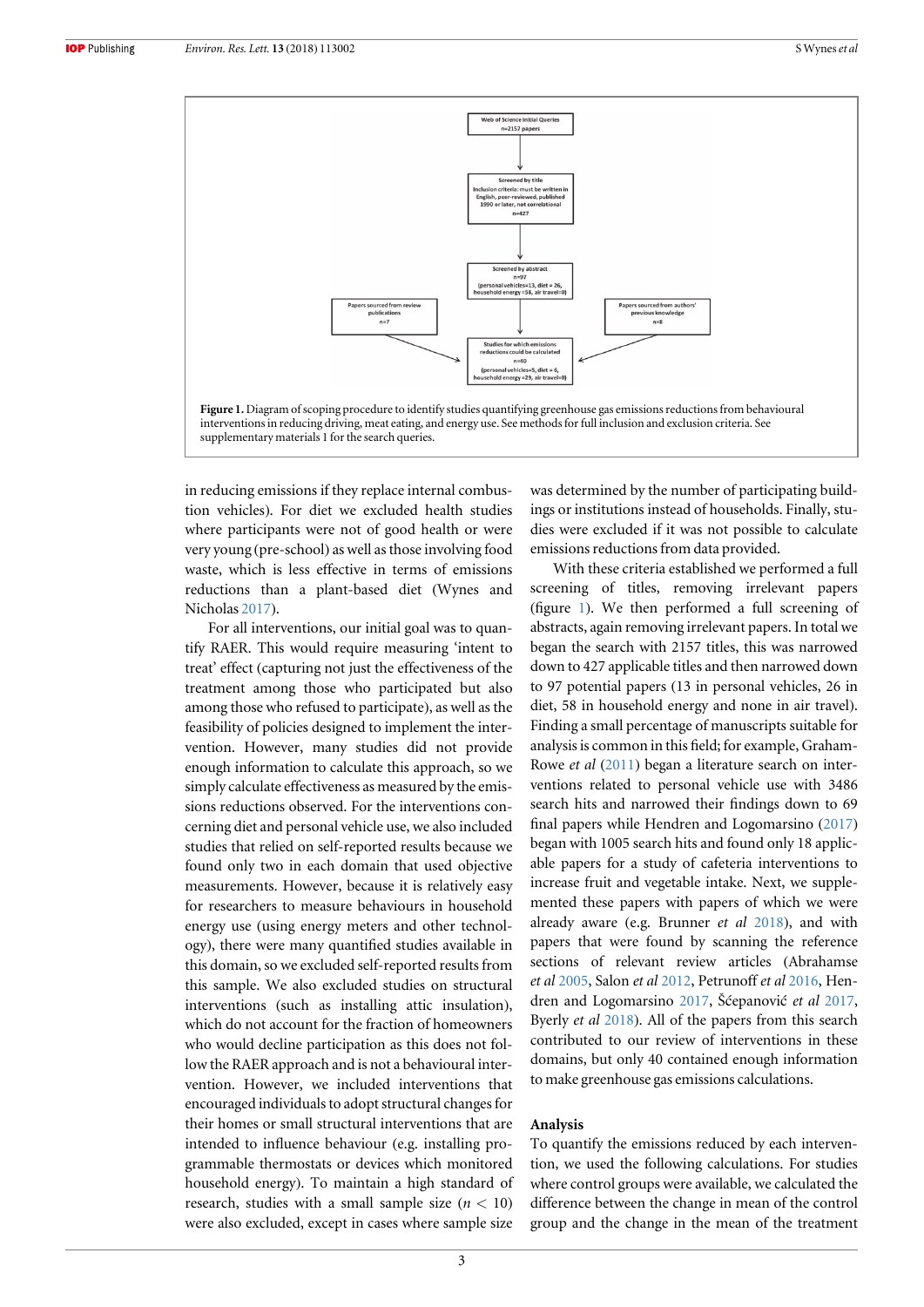group. This method is preferable for studies spanning multiple seasons where emissions from behaviour fluctuate considerably. For instance, seasonality affects fresh fruit and vegetable consumption, degree heating or cooling days, and the price of gasoline, all of which might influence an individual's decision to undertake a PEB. Allcott ([2011](#page-17-0)) demonstrates the superiority of using controls over econometric models that attempt to make adjustments for seasonality in the case of household energy use, but we present the results of the latter when the former were not available. Where several measurements were recorded over time, we take the final measurement as the post-treatment value, since we are interested in the persistence of the intervention. For studies where no control group was available, the magnitude of the intervention was determined by subtracting the pre-treatment mean from the post-treatment mean. See supplementary materials 2 for details.

To calculate emissions reductions within domains, for personal vehicle use we rely on the lifecycle emissions produced per vehicle kilometer travelled from Hawkins et al ([2013](#page-18-0)), using the emissions from an internal combustion vehicle to provide a conventional estimate (reported in text), and the emissions from an electric vehicle to provide a low range estimate (see supplementary materials 2). Please note that emissions for electric vehicles are quite variable depending on the carbon intensity of the energy grid and can be much higher than the one presented, for instance if using the Australian energy grid (Wolfram and Wiedmann [2017](#page-20-0)) or much lower in the case of an energy grid powered by renewables (Onat et al [2015](#page-19-0)). For diet, we multiply measurements of food mass or servings by carbon footprints of those foods compiled in a metaanalysis (Hilborn et al [2018](#page-19-0)), or Hoolohan et al ([2013](#page-19-0)), accounting for the carbon footprints of the foods that would likely replace meat consumption when appropriate. For the emissions of household energy use we take the average emissions intensity of the United States electrical grid (12 out of 29 household energy studies were based in the US), as well as the highest and lowest emissions intensities of sub-regions in the United States to provide an upper and lower bound (EPA [2016](#page-18-0)).

To compare interventions across domains we present our results in terms of kilograms of GHG emissions reduced per year per participating unit (driver, household, or individual). This approach gives the best indication of the emissions reduced per unit of outreach by those conducting the intervention. For instance, feedback on household energy use is given at the household level, and the effort required to recruit participants and conduct the intervention varies based on the number of households that participate and not by the total number of individuals in those households. For diet interventions our estimations required assumptions such as the number of meals that this intervention would apply to per year (in cafeteria settings, for instance, we assume one meal per workday). For vehicle interventions, note that driver refers to the main driver or owner of the vehicle who participated in the intervention, although in cases where observations (odometer readings and GPS devices) were used instead of self-reports, changes in vehicle kilometer travelled were also due to other drivers who shared the same vehicle.

Previous reviews of behavioural interventions have reported average treatment effect (measured in percent change of a behaviour such as turning off lights, or an outcome such as decreased kWh) or statistical effect size. To our knowledge, we are the first to calculate absolute reductions of greenhouse gas emissions (kgCO<sub>2</sub>e) achieved from different interventions. Our metric is more useful for informing policy aiming to meet local, national, or international climate targets, which are based in units of emission reduction. Additional benefits to this method include accounting for consumption differences between countries and between domains, which are easily confounded in previous studies. For informing meaningful national policy, consider two hypothetical interventions that both encourage conservation of indoor lighting, one in Ireland and the other in Canada. With our approach of using the US grid as a constant baseline of the carbon intensity of energy, if the same conservation behaviours (e.g. turning off lightbulbs when leaving a room, etc) took place in the households of both countries, one would expect similar electricity savings and similar greenhouse gas reductions. However, using the currently more commonly reported metric of the percent change of energy usage, the effect of the intervention would appear much larger in Ireland, where per capita electricity usage is almost three times smaller than in Canada (World Bank [2014](#page-20-0)). For this reason we use the same emissions factors in all regions; we would report a novel and effective intervention tested in a region with a low emissions factor as being appropriately effective rather than downgrading its comparative efficacy.

For informing climate policy between domains, a comparison between the percent change in the number of meat servings consumed per week and a percent change in vehicle kilometer travelled per week is not very useful. As for effect size, including this measurement in our study would require making a separate set of calculations that would not be consistent with those used to determine greenhouse gas reductions (for instance, in some studies the data needed for effect size was presented for the entire sample while the data needed for greenhouse gas calculations was only available broken up by different demographic groups or timeframes, making the two measurements incomparable).

When reporting measures of significance, we caution that our results sometimes require calculations which the authors did not originally report, and we are therefore conveying the significance of the study's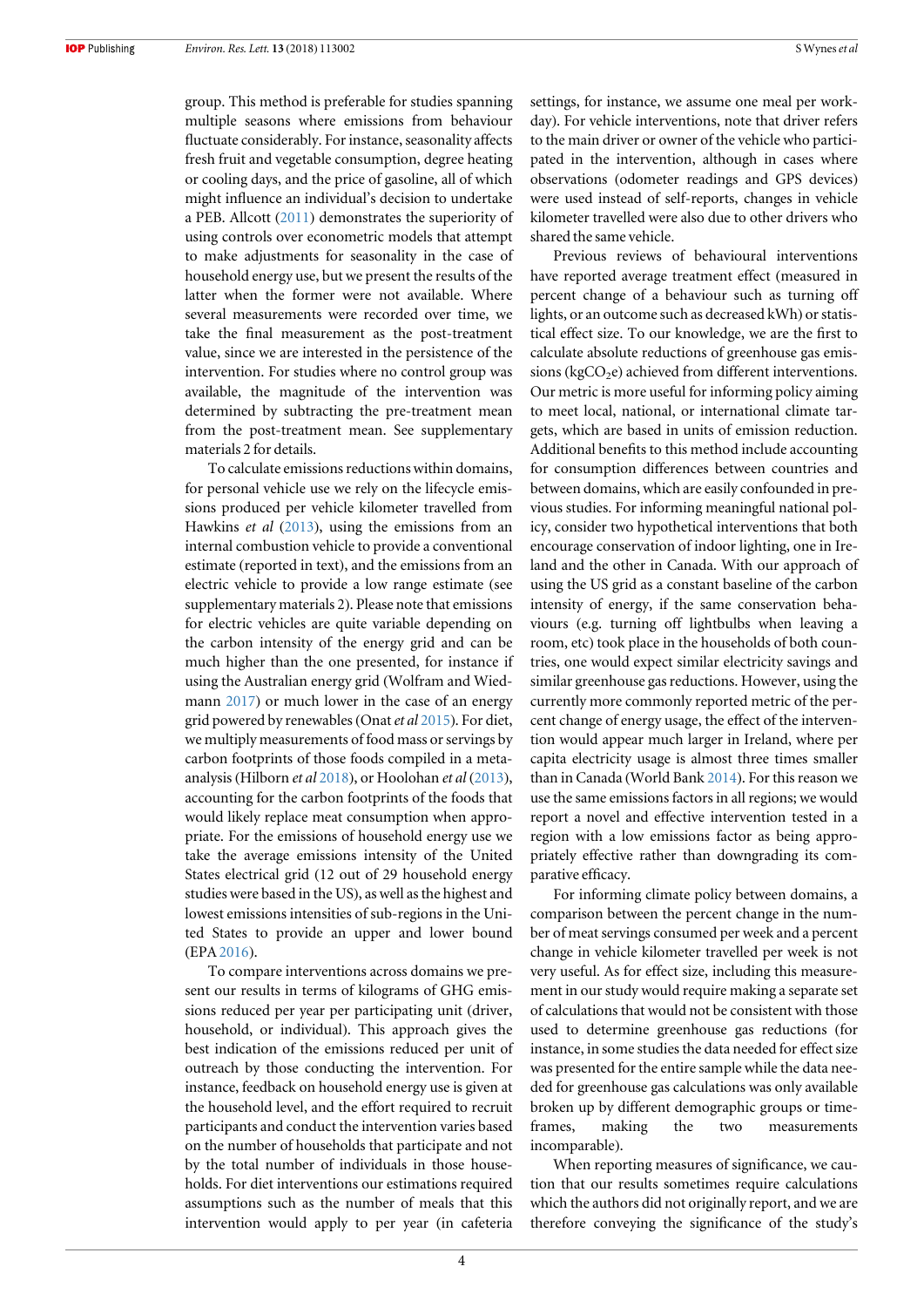intervention in the terms the authors measured it in (kWh, number of servings etc), but associating it with the emissions reductions that we present.

### Coding interventions

Each study was coded for the type of intervention according to eleven categories adapted from Osbaldiston and Schott ([2012](#page-19-0)) (table [1](#page-6-0)). Studies were also coded for duration, location, and experimental design (e.g. randomized controlled trial (RCT)), along with descriptions of strengths and weaknesses of the study design. We classify intervention impact as high  $(>800 \text{ kgCO}_2e$  reduced per year), moderate (200–800 kgCO<sub>2</sub>e), or low ( $\langle 200 \text{ kgCO}_2e \rangle$  in accordance with Wynes and Nicholas ([2017](#page-20-0)) (note we have maintained their suggested metric per person for meat consumption, but modified to report results per driver (attributing all emissions from car use to one person) or per household (energy use)). The reductions are expressed per participating unit (driver, individual, household) to best capture the effectiveness per unit of outreach and because of inconsistencies in the number of people per household and per vehicle across the studies, as well as differences in related methodologies.

# Results

### Emissions reductions achieved across domains

We identified forty studies in three domains of interest from which estimations of greenhouse gas reductions could be calculated:  $N = 5$  studies on personal vehicles,  $N = 6$  on diet,  $N = 29$  on household energy use and  $N = 0$  on air travel (table [2](#page-7-0)). In total these studies described 68 unique interventions and included 886 576 subjects. The estimated mean annual emissions reductions achieved through behavioural interventions (table [2](#page-7-0)) were moderate for interventions aimed at personal vehicles  $(571 \text{ kgCO}_2e/year/driver)$  and low for household energy use  $(149 \text{ kgCO}_2\text{e}/\text{year}/\text{household})$  and diet  $(51 \text{ kgCO}_2e/year/individual)$ . These range from 0.3% of an average American individual's emissions (in the case of diet) to 3.2% in the case of personal vehicles. However, there was large variance across the studies, with an overall coefficient of variation for the emissions reductions of all interventions of 1.61 and coefficients of variation for the emissions reductions of personal vehicles, diet and household energy of 0.63, 1.92 and 1.90 respectively.

We found that the ranking of mean emissions reductions by domains (with reducing driving having the biggest effect) is reasonably robust to the units of measurement (driver, individual or household). For example, the estimated mean emissions reduction is highest for interventions aimed at personal vehicles even if one assumes an unrealistic average of three people per vehicle and only one person per household. The estimated mean emissions reductions would be similar between household energy use and diet interventions if one assumes 2.5 people per household, typical in North America (however it should be noted that several household energy studies are conducted using university dorm rooms as the participating units, implying greater potential emissions savings from these one or two-person households).

# Study design

Comparison of emissions reduction and square root of sample size across all studies (figure [2](#page-8-0)) shows no strong evidence of publication bias (such as a sudden drop off in points just to the left of zero). For a full discussion on potential publication bias please see supplementary materials 3. Analysis of study findings by year of publication (not shown) shows no indication of convergence in values of emissions reductions over time, so it is unlikely that researchers have reached consensus on the most effective interventions.

Only two out of the five studies on personal vehicles made use of an RCT design, compared to all of the six studies on diet. However, studies in both of these areas relied heavily on self-reported measurements (three of the five studies on personal vehicles and four of the six on diet). Studies were conducted in a variety of locations across the globe, although some regions received disproportionate attention, including the United States (15 studies, 38% of total sample), Denmark (4 studies, 10% of sample), and Sweden (3 studies, 8% of sample). Very few were conducted outside of the industrialized world; one study was conducted in each of China, India, and South Africa (table [3](#page-9-0)). Studies ranged in length from the timing of a single meal to three years for household energy use, with an overall median length of 16 weeks (see supplementary materials 4). Although some of the interventions share similarities across domains (rewards and feedback were used in multiple domains, for instance), the interventions used are generally quite distinct between domains, and we therefore divide our analysis by domain, identifying the intervention types where pertinent.

# Behavioural interventions by domain Personal vehicles

# Interventions to reduce personal vehicle use ranged in effectiveness from  $54-1041$  kgCO<sub>2</sub>e reduced per dri-

ver per year. This is approximately a 2%–40% reduction from the  $2.4$  tCO<sub>2</sub>e from the average internal combustion vehicle lifecycle emissions per person per year calculated by Wynes and Nicholas ([2017](#page-20-0)); personal vehicle use is by far the largest per-capita emissions source of the three domains studied here. Five studies were found suitable for our analysis of personal vehicles: three from the United States, one from Sweden and one from the Netherlands. Three of the five studies relied on rewards of some type to motivate PEB.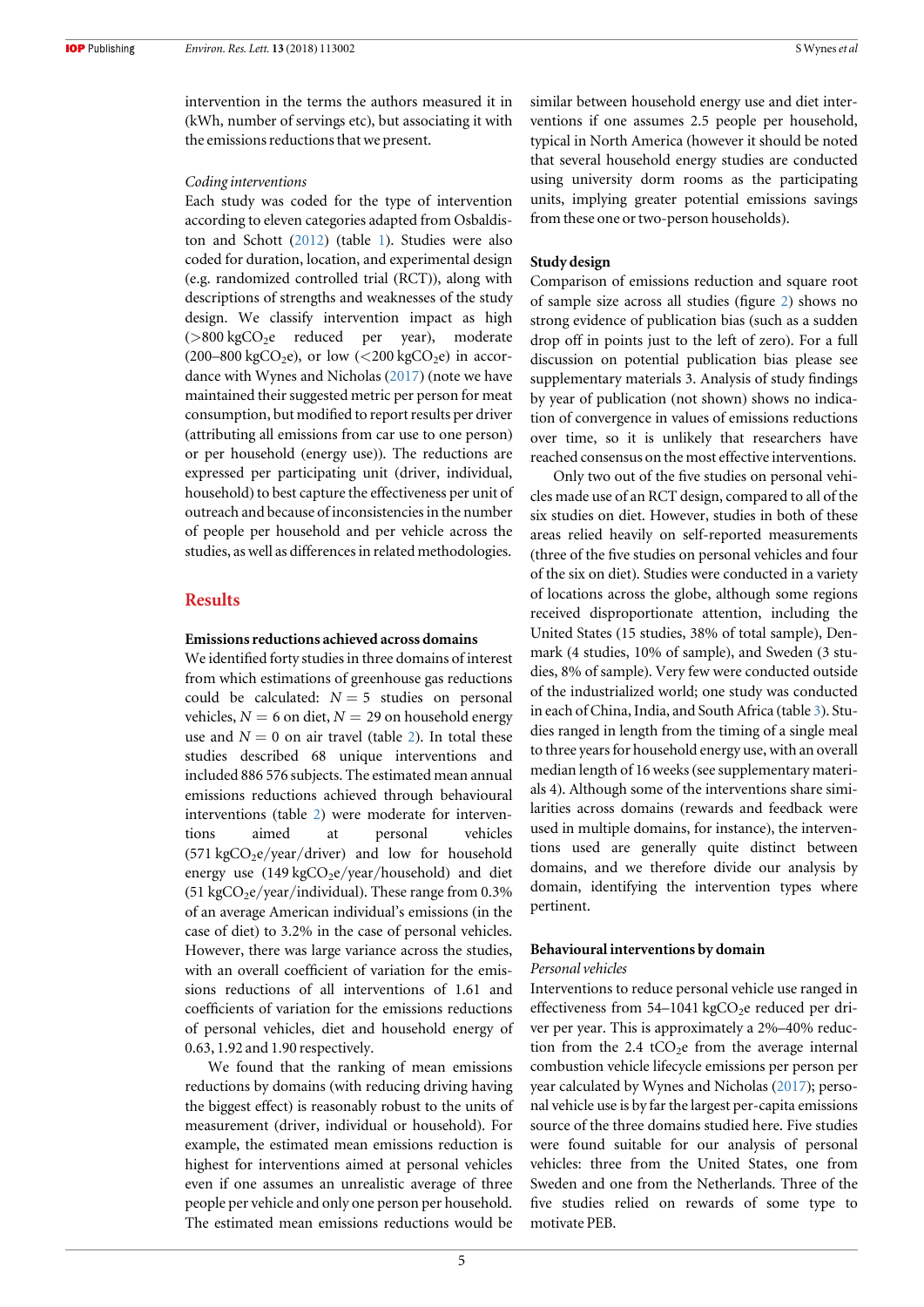<span id="page-6-0"></span>Table 1. Frequency of studies containing the various types of interventions included in the 40 studies quantifying emissions reductions achieved from behavioural interventions, with classifications adapted from Osbaldiston ([2012](#page-19-0)). Many studies use multiple strategies in <sup>a</sup> single intervention (e.g. rewards and feedback).

 $\circ$ 

|                      |                                                                                                                      | Number of studies |      |                  |  |
|----------------------|----------------------------------------------------------------------------------------------------------------------|-------------------|------|------------------|--|
| Type of intervention | Example                                                                                                              | Personal vehicles | Diet | Household energy |  |
| Nudges               | Customers 'nudged' by being given pre-portioned meal sizes (Friis et al 2017)                                        |                   |      |                  |  |
| Prompts              | Participant received SMS reminders to reduce red meat intake (Carfora et al 2017)                                    |                   |      |                  |  |
| Justification        | Carbon footprint information of meal choices displayed (Brunner et al 2018)                                          |                   |      |                  |  |
| Instructions         | Energy saving tips provided to households (Allcott 2011)                                                             |                   |      |                  |  |
| Feedback             | Monthly energy statement mailed to households (Carroll et al 2014)                                                   |                   |      |                  |  |
| Social modeling      | Neighbourhood leaders modeled a PEB (no example from the studies we included)                                        |                   |      |                  |  |
| Cognitive dissonance | Stressed the gap between an individual's actions (driving) and values (environmental concern) (Tertoolen et al 1998) |                   |      |                  |  |
| Commitment           | Subjects committed to reduce car use (Tertoolen et al 1998)                                                          |                   |      |                  |  |
| Rewards              | Employees offered option to cash out parking spots (Shoup 1997)                                                      |                   |      |                  |  |
| Competition          | Group competition to reduce energy use at university residence (Sintov et al 2016)                                   |                   |      |                  |  |
| Goal                 | Group goal of 5% energy reduction given to households (Abrahamse et al 2007)                                         |                   |      |                  |  |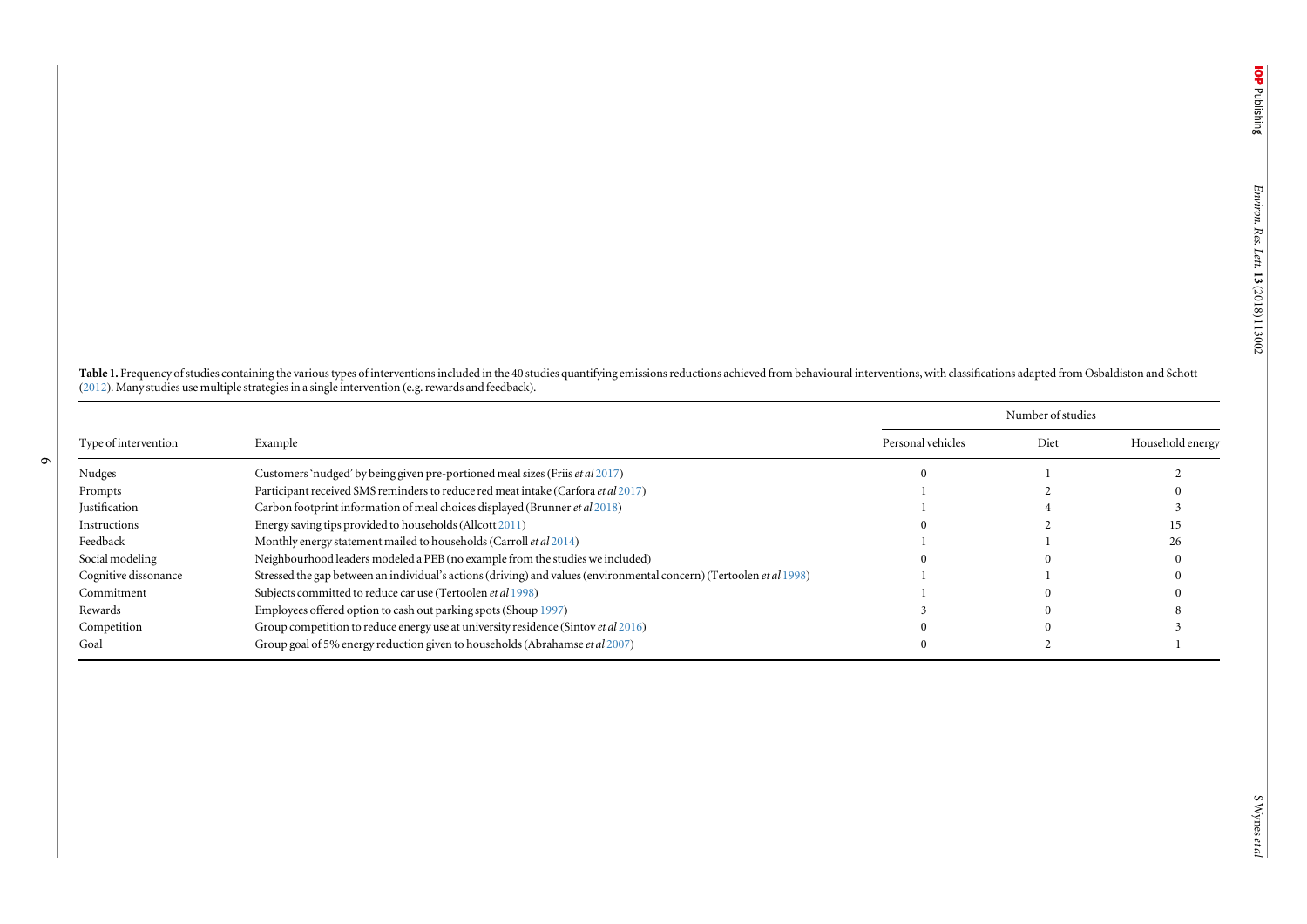#### <span id="page-7-0"></span>Table 2. Summary of studies broken down by domain.

 $\overline{2}$ 

| Domain               | Number of studies | Number of interventions | Range of sample sizes   | Emissions reductions <sup>A</sup>                    | Reductions as a percent of the average American's emissions <sup>15</sup> |
|----------------------|-------------------|-------------------------|-------------------------|------------------------------------------------------|---------------------------------------------------------------------------|
| Personal vehicles    |                   | 10                      | 82–1694 (drivers)       | 571 [54-1041] $\text{kgCO}_2$ e/year/driver          | 3.2%                                                                      |
| Diet                 |                   | 10                      | 55–3715 (individuals)   | $51[-116-231]\text{kgCO}_2e/year/individual$         | $0.3\%$                                                                   |
| Household energy use |                   | 48                      | 24–588 446 (households) | $149$ [-1125-834] kgCO <sub>2</sub> e/year/household | $0.8\%$                                                                   |
| Air travel           |                   |                         | IVA.                    | ΝA                                                   | ΝA                                                                        |

 $^{\text{A}}$  Mean and range of values reported, see supplementary materials 2 for details. A negative value indicates an increase in greenhouse gas emissions.<br><sup>B</sup> Based on emissions data from World Resources Institute ([2014](#page-20-0)).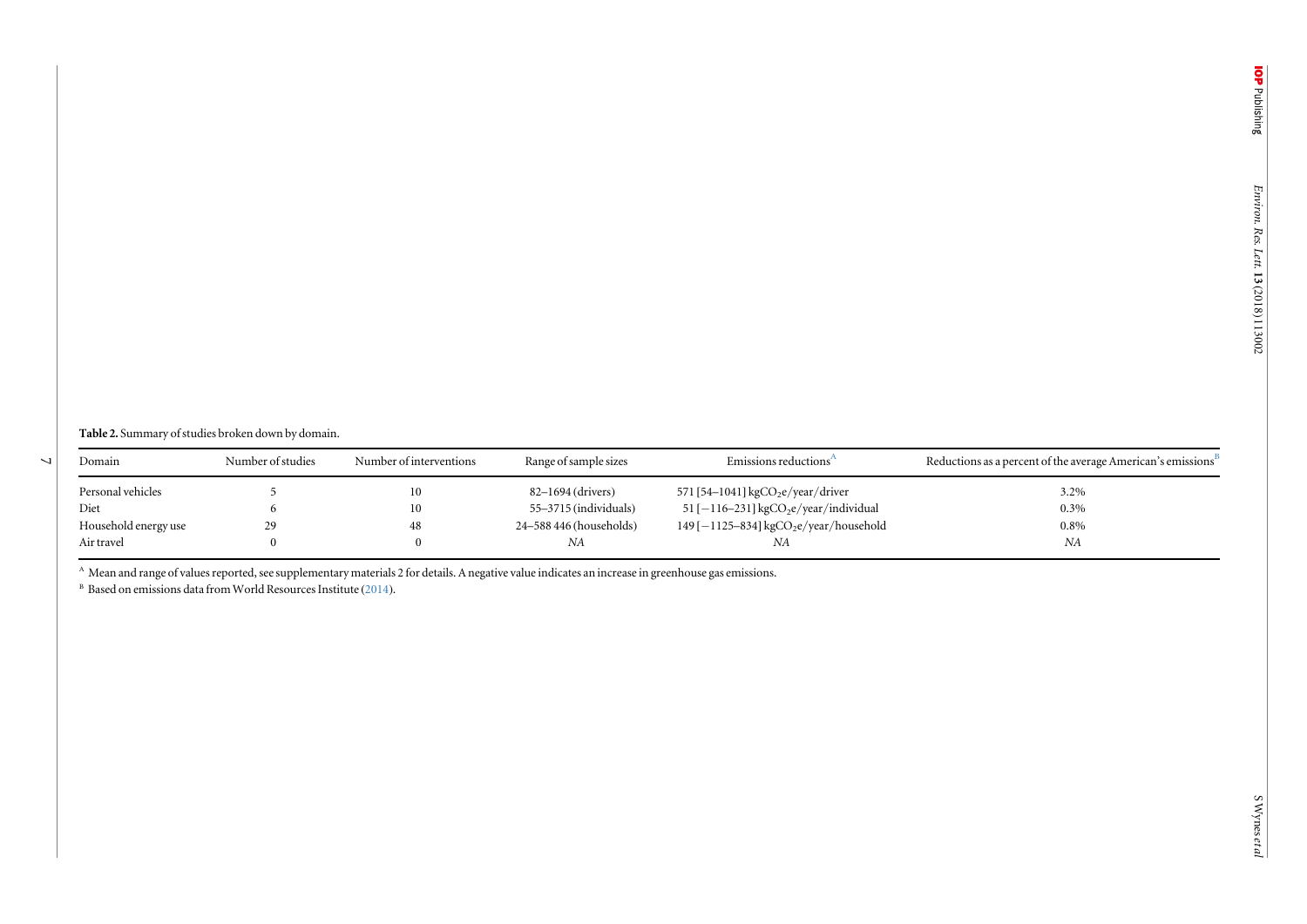<span id="page-8-0"></span>

Incentives such as payments for opting out of company parking spaces ('Rewards') were found to be effective in increasing carpooling while decreasing car use and related emissions (Shoup [1997](#page-20-0)). We estimate emissions reductions of 273 kgCO<sub>2</sub>e in the case of this natural experiment on parking management. This experiment benefited from a long follow-up period (1–2 years) but did not contain a true control group. Incentives were also associated with large although statistically non-significant reductions of 865–1041 kg $CO<sub>2</sub>e$  in a case where the authors suggest that reductions were more likely to be due to the creation of travel plans than the monetary incentives (Jakobsson et al [2002](#page-19-0)).

Economic disincentives, which approximate congestion pricing and may be considered negative 'Rewards' in our classification, were found to create significant emissions reductions in two studies. In one study in the United States,  $284 \text{ kgCO}_2$ e were reduced per year using a fixed price on vehicle kilometers traveled or  $627 \text{ kgCO}_2$ e reduced per year in a scheme that varied prices based on peak travel times (Rufolo and Kimpel [2008](#page-19-0)).

A telecommuting intervention with public employees (Pendyala et al [1991](#page-19-0)) was found to be the highest statistically significant intervention, which we estimated to reduce  $813 \text{ kgCO}_2$ e/driver/year, although the travel diaries workers used to self-report their mileage may overestimate these reductions as employees would be motivated to meet employer expectations.

Diet

Interventions to reduce meat consumption ranged in effectiveness from a backfiring effect where meat consumption and therefore emissions actually increased in a study providing information (Klöckner and Ofstad [2017](#page-19-0)) to substantial emissions reductions of 231 kg $CO<sub>2</sub>e$  per person per year in a study using pre-proportioned meal sizes (Friis et al [2017](#page-18-0)). Wynes and Nicholas ([2017](#page-20-0)) found that eating a plant-based diet could save an average of  $0.8$  tCO<sub>2</sub>e per person per year, implying that the most effective intervention in this review achieved nearly one-third of the emissions reduction expected from switching entirely to a plantbased diet.

The mean emissions reductions of a diet intervention was lower than that of personal vehicles or household energy use mostly because vehicles emit so much, but partially because interventions concerning diet may only target a small number of meals per week (one meal a day per five work days is a small fraction of total food consumption). As noted above, the difference between diet interventions and household energy becomes similar if one uses a per-person metric and assumes 2.5 individuals per household. Additionally, the potential population able to make changes concerning diet (the majority of healthy adults and even adolescents) is higher than that of vehicle owners (Chitnis et al  $2014$ ), which could lead to increased total emissions reductions. The sample size, however, is too small to draw definitive conclusions on the difference in emissions reductions between interventions on diet and interventions on household energy.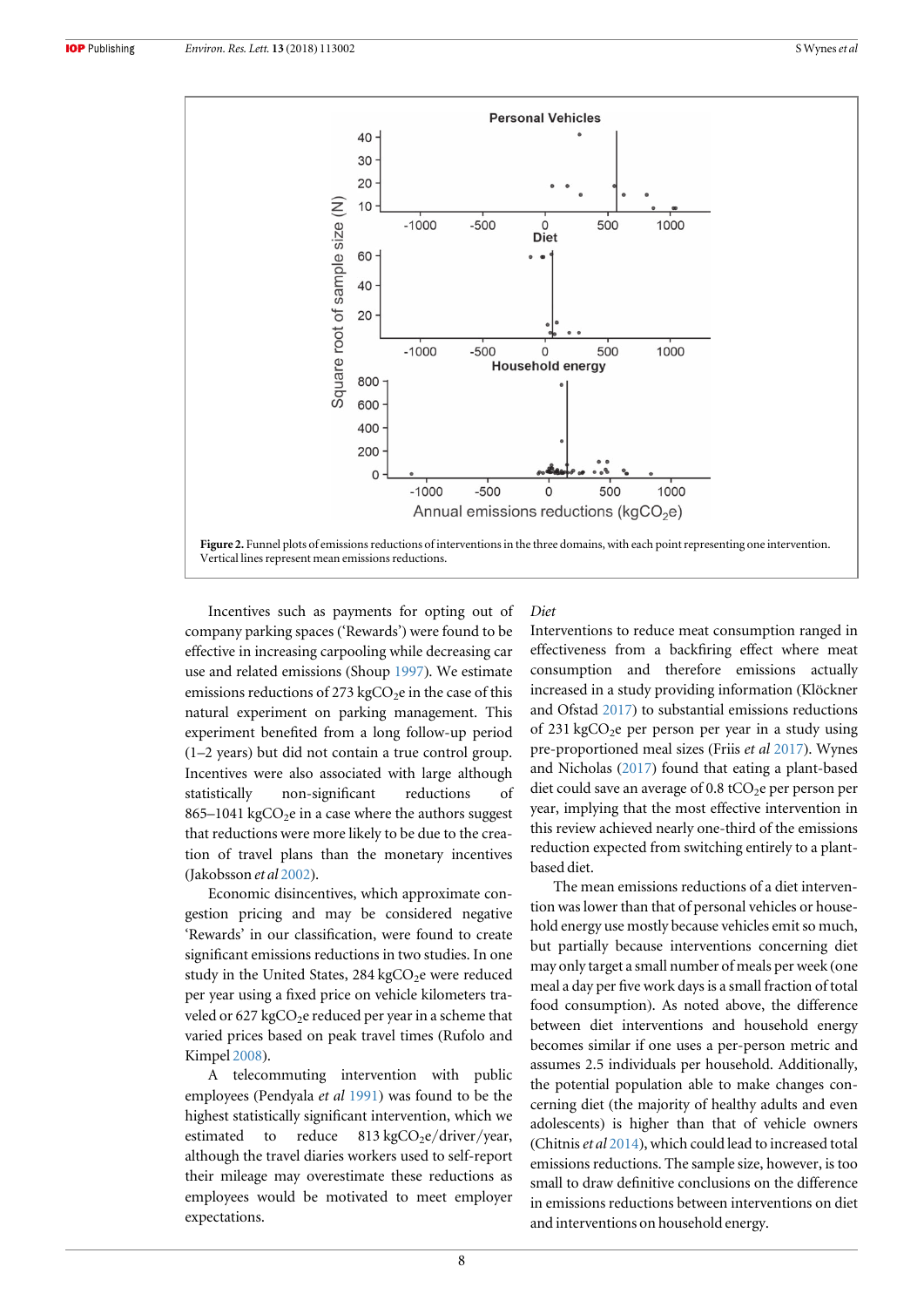# Environ. Res. Lett. 13 (2018 ) 113002

# <span id="page-9-0"></span>Table 3. Detailed summary of studies.

 $\circ$ 

| Author                                  | Type of intervention                                           | Domain            | Design                          | $\cal N$                                              | Duration                   | Location               |
|-----------------------------------------|----------------------------------------------------------------|-------------------|---------------------------------|-------------------------------------------------------|----------------------------|------------------------|
| Jakobsson et al (2002)                  | Rewards                                                        | Personal vehicles | <b>RCT</b>                      | 82 two-driver households                              | 2 weeks                    | Sweden                 |
| Pendyala et al (1991)                   | Prompt                                                         | Personal vehicles | Quasi-experiment                | 219 drivers                                           | 1 year                     | California             |
| Rufolo and Kimpel (2008)                | Rewards                                                        | Personal vehicles | Pre/post                        | 207 vehicles, 168 households                          | $\sim$ 8 months            | Oregon                 |
| Shoup (1997)                            | Rewards                                                        | Personal vehicles | Natural experiment/case studies | 8 firms (1694 employees), one con-<br>trol firm       | $1-2$ years                | California             |
| Tertoolen et al (1998)                  | Justification, feedback, commitment, cog-<br>nitive dissonance | Personal vehicles | <b>RCT</b>                      | 350 drivers                                           | 8 weeks                    | Netherlands            |
| Abrahamse et al (2007)                  | Feedback, instructions, goal                                   | Diet              | <b>RCT</b>                      | 189 households                                        | 5 months                   | Netherlands            |
| Brunner et al (2018)                    | Justification                                                  | Diet              | <b>RCT</b>                      | 3715 individuals                                      | 7 weeks                    | Sweden                 |
| Carfora et al (2017)                    | Prompt, justification                                          | Diet              | <b>RCT</b>                      | 228 individuals                                       | 1 week                     | Italy                  |
| Klöckner and<br>Ofstad (2017)           | Justification, instructions                                    | Diet              | <b>RCT</b>                      | 3508 individuals                                      | 8 weeks                    | Norway                 |
| Friis et al $(2017)$                    | Nudge                                                          | Diet              | <b>RCT</b>                      | 68 individuals                                        | 1 meal                     | Denmark                |
| Loy et al $(2016)$                      | Prompt, justification, cognitive dis-<br>sonance, goal         | Diet              | <b>RCT</b>                      | 55 individuals                                        | 3 weeks                    | Germany                |
| Alberini and Towe (2015)                | Rewards, justification                                         | Household energy  | Quasi-experiment                | 11484 households                                      | 4 years                    | Maryland               |
| Allcott (2011)                          | Feedback, instructions                                         | Household energy  | <b>RCT</b>                      | 588446 households                                     | 2 years                    | <b>United States</b>   |
| Asensio and Del-<br>$\text{mas} (2015)$ | Feedback, justification, instructions                          | Household energy  | <b>RCT</b>                      | 118 residences                                        | 100 days                   | California             |
| Ayres et al $(2013)$                    | Feedback                                                       | Household energy  | <b>RCT</b>                      | 168000 households                                     | 12 months, 7 months        | California, Washington |
| Bekker et al (2010)                     | Feedback, rewards, instructions                                | Household energy  | Quasi-experiment                | two halls (190 individuals in inter-<br>vention hall) | 3 weeks                    | New Zealand            |
| Carroll et al $(2014)$                  | Rewards, feedback, instructions                                | Household energy  | <b>RCT</b>                      | 2722 households                                       | 1 year                     | Ireland                |
| Costa and Kahn (2013)                   | Feedback, instructions                                         | Household energy  | <b>RCT</b>                      | 81722 households                                      | 2 years, 10 months         | California             |
| Delmas and Lessem (2014)                | Feedback                                                       | Household energy  | <b>RCT</b>                      | 66 rooms                                              | 9 months                   | California             |
| Gleerup et al (2010)                    | Feedback                                                       | Household energy  | <b>RCT</b>                      | 681 households                                        | 1 year                     | Denmark                |
| Grønhøj and Thøger-<br>sen(2011)        | Feedback                                                       | Household energy  | Quasi-experiment                | 183 households                                        | 5 months                   | Denmark                |
| Herter et al (2013)                     | Feedback, instructions, rewards                                | Household energy  | <b>RCT</b>                      | 402 households                                        | Summer                     | California             |
| Houde et al $(2013)$                    | Feedback, instructions                                         | Household energy  | <b>RCT</b>                      | 1064 households                                       | 3 months                   | <b>United States</b>   |
| Jensen et al $(2012)$                   | Nudge, instructions                                            | Household energy  | <b>RCT</b>                      | 748 households                                        | 2 months post<br>treatment | Denmark                |
| Martin and Rivers (2018)                | Feedback                                                       | Household energy  | Quasi-RCT                       | 6881 households                                       | 2 years                    | Ontario                |
| Matsukawa (2004)                        | Feedback                                                       | Household energy  | <b>RCT</b>                      | 319 households                                        | 3 months                   | Japan                  |
| Nilsson et al $(2014)$                  | Feedback                                                       | Household energy  | <b>RCT</b>                      | 39 households                                         |                            | Sweden                 |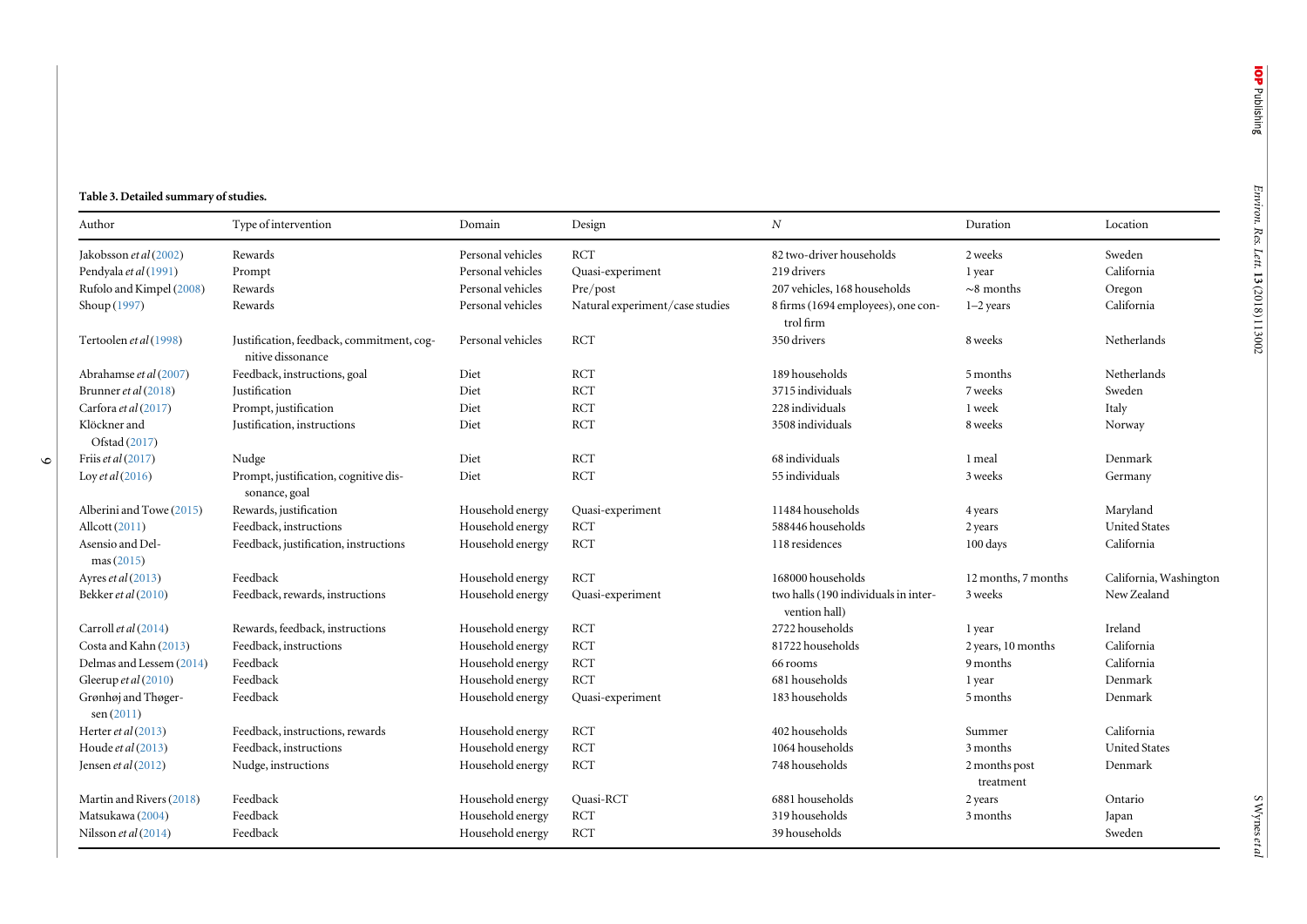# Table 3. Detailed summary of studies. (Continued.)

10

| Author                       | Type of intervention                                        | Domain           | Design                                             | $\boldsymbol{N}$                          | Duration                     | Location         |
|------------------------------|-------------------------------------------------------------|------------------|----------------------------------------------------|-------------------------------------------|------------------------------|------------------|
|                              |                                                             |                  |                                                    |                                           | 2 months post<br>treatment   |                  |
| Nilsson et al $(2014)$       | Feedback                                                    | Household energy | Quasi-experiment                                   | 32 apartments, two apartment<br>buildings | 3 months during<br>treatment | Sweden           |
| Ozawa et al (2017)           | Feedback, instructions                                      | Household energy | Quasi-experiment                                   | 646 households                            | 185 days                     | Japan            |
| Petersen et al (2007)        | Feedback, competition, rewards                              | Household energy | Pre / post                                         | 18 dormitories, 1743 students             | 2 weeks                      | UK               |
| Schleich et al (2013)        | Feedback, instructions                                      | Household energy | <b>RCT</b>                                         | 1525 households                           | 11 months                    | Austria          |
| Schultz et al $(2015)$       | Feedback                                                    | Household energy | <b>RCT</b>                                         | 431 households                            | 3 months                     | California       |
| Schultz et al (2007)         | Feedback                                                    | Household energy | <b>RCT</b>                                         | 287 households                            | 4 weeks                      | California       |
| Senbel et al (2014)          | Feedback, justification, instructions,<br>competition, goal | Household energy | Pretest-posttest-control (PPC)<br>quasi-experiment | 6500 eligible students (20<br>residences) | 1 academic year              | British Columbia |
| Sintov et al $(2016)$        | Feedback, competition, rewards,<br>instructions             | Household energy | Pre/post                                           | 39 suites                                 | 3 weeks                      | California       |
| Sudarshan (2017)             | Feedback, rewards, instructions                             | Household energy | <b>RCT</b>                                         | 473 households                            | 4 months                     | India            |
| Suter and Sham-<br>min(2013) | Rewards, nudge                                              | Household energy | <b>RCT</b>                                         | 24 households                             | 1 year                       | Ohio             |
| Thondhlana and<br>Kua(2016)  | Instructions, feedback                                      | Household energy | Quasi-experiment                                   | 135 households                            | Four months                  | South Africa     |
| Wilhite and Ling (1995)      | Feedback, instructions                                      | Household energy | <b>RCT</b>                                         | 1286 households                           | 3 years                      | Norway           |
| Willis $et al(2010)$         | Feedback                                                    | Household energy | Quasi-experiment                                   | 151 households                            | 2 weeks                      | Australia        |
| $X$ u et al $(2015)$         | Feedback                                                    | Household energy | Quasi-experiment                                   | 131 apartments in two buildings           | 1 month                      | China            |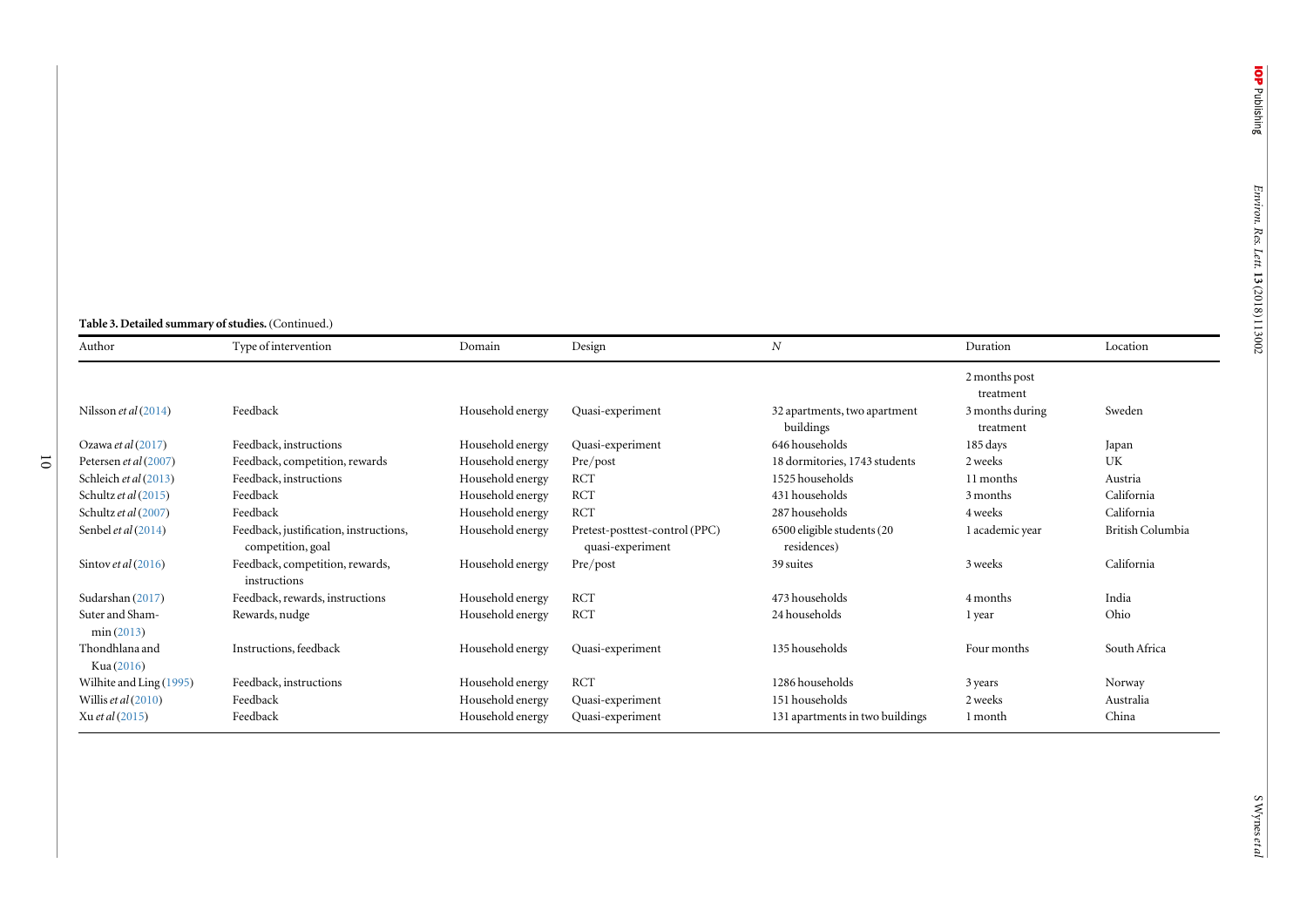Of the existing research, many studies rely on cafeteria settings to allow for controlled conditions. Friis et al ([2017](#page-18-0)) used 'Nudge' interventions in a cafeteria buffet (such as increased presence of green foliage or default serving sizes) to achieve reductions which, assuming five meals a week for 48 weeks a year, would range from  $35-231 \text{ kgCO}_{2}e$  annually. Providing carbon labels ('Justification') for meal choices at a university restaurant was found to decrease emissions by 3.6% (or 50 kgCO<sub>2</sub>e per person annually), with no opt-out effect (Brunner et al  $2018$ ). In this case opt-out effects would include the effect of a label that made customers uncomfortable and caused them to eat elsewhere, thus reducing the overall effectiveness of the intervention.

Beyond the cafeteria, public health researchers have found red meat consumption can be reduced using text message reminders ('Prompts') (Carfora et al [2017](#page-18-0)). The number of portions of red meat consumed by university students decreased significantly in the treatment group, with an estimated impact of 90 kgCO<sub>2</sub>e yr<sup>-1</sup>. Though young people may seem to be a promising demographic for changing dietary habits, not all interventions were successful for this demographic; in one study, educating high school students on climate change ('Justification') and providing 'Instructions' on how to cook a vegetarian meal (as part of a larger sustainability course) produced no significant change in meat consumption (Cornelius et al [2014](#page-18-0)).

Loy *et al* ([2016](#page-19-0)) show that with a group of university students, interventions focusing either on information provision (considered the control group) or information provision paired with a self-regulation technique (involving a 'Goal') can result in daily reductions in meat consumption. The self-regulation strategy consisted of imagining a future goal as well as the obstacles that will oppose that goal, and then planning future responses that will help an individual to overcome those obstacles. Unfortunately, while using an RCT design, the study lacked a true control group that did not receive any information regarding meat consumption, and results were self-reported. We calculated a conservative estimate of 75 kgCO<sub>2</sub>e yr<sup>-1</sup> for members of the intervention group compared to the information-only group for this study, by assuming that the change in habit observed over three weeks lasted for an entire year.

Klöckner and Ofstad ([2017](#page-19-0)), although unable to conclusively reduce beef consumption through their intervention, used tailored information ('Justification') to encourage participants to move along a stage progression that ranged from not considering reducing beef consumption to finding the best ways to actively reduce beef consumption. One of the more unanticipated findings was that an intervention providing participants with all available information (instead of tailored information) backfired, and significantly increased self-reported beef consumption. The authors suggest that participants may have been unconsciously stimulated to consume more beef by viewing images and text related to meat. In this case, we calculated that the level of increased beef consumption of the group provided with all available information (compared to the control group provided with no information) would result in emissions increasing by 116 kgCO<sub>2</sub>e annually per person.

### Household energy

We considered 29 studies with 48 interventions aimed at reducing household energy use and estimated the mean emissions reductions to be  $149 \text{ kgCO}_2$ e/household/year. Wynes and Nicholas ([2017](#page-20-0)) found actions that conserved household energy (run on current fossil fuel-dominated energy grids) could reduce emissions by approximately  $30-250$  kgCO<sub>2</sub>e per person per year. We did not identify any behavioural intervention studies that promoted the switch to green energy—which Wynes and Nicholas found was a more high-impact action in areas where additional renewable energy generation was achieved (2017). Nearly all studies(90% of 29 total studies) in this domain included 'Feedback'; 'Instructions' (52%) and 'Rewards' (28%) were also common. Calculations of emissions reductions achieved in this domain are based on the average emissions intensity of the United States electrical grid and are therefore subject to considerable change if emissions intensities from other nations, or even specific regions of the United States are used instead (e.g. from an average of 51–149 to 28[3](#page-12-0) kgCO<sub>2</sub>e/person, respectively; figure 3).

The most common intervention to reduce energy use was 'Feedback,' although frequency varied greatly (e.g. monthly for feedback provided by mail, nearly constant for feedback provided online or through inhome displays). The comparatively large sample size in this domain allows us to calculate mean annual emissions reductions for 17 household energy interventions with an intervention type of only 'Feedback' of 133 kgCO<sub>2</sub>e/year/household (weighted mean of 132 kgCO<sub>2</sub>e/year/household) (compared with an average US household energy emissions of 9.3 tCO<sub>2</sub>e (Jones and Kammen [2011](#page-19-0))). The mean reductions for interventions where feedback was paired with instructions on how to reduce energy use was 187 kgCO<sub>2</sub>e/year/household (although the weighted mean was 104 kgCO<sub>2</sub>e/year/household).

Several studies made use of peer comparisons, as part of a 'Feedback' intervention (Schultz et al [2007,](#page-20-0) [2015,](#page-19-0) Allcott [2011](#page-17-0), Ayres et al [2013](#page-18-0), Costa and Kahn [2013,](#page-18-0) Carroll et al [2014](#page-18-0), Ozawa et al [2017](#page-19-0), Sudarshan [2017](#page-20-0)). Some interventions avoided the issue of the 'boomerang effect' (where low energy users realize that their peers are less efficient and begin increasing consumption) by making a comparison to an efficient neighbour of similar characteristics, rather than an average neighbour (Ayres et al [2013](#page-18-0), Asensio and Delmas [2015](#page-18-0)).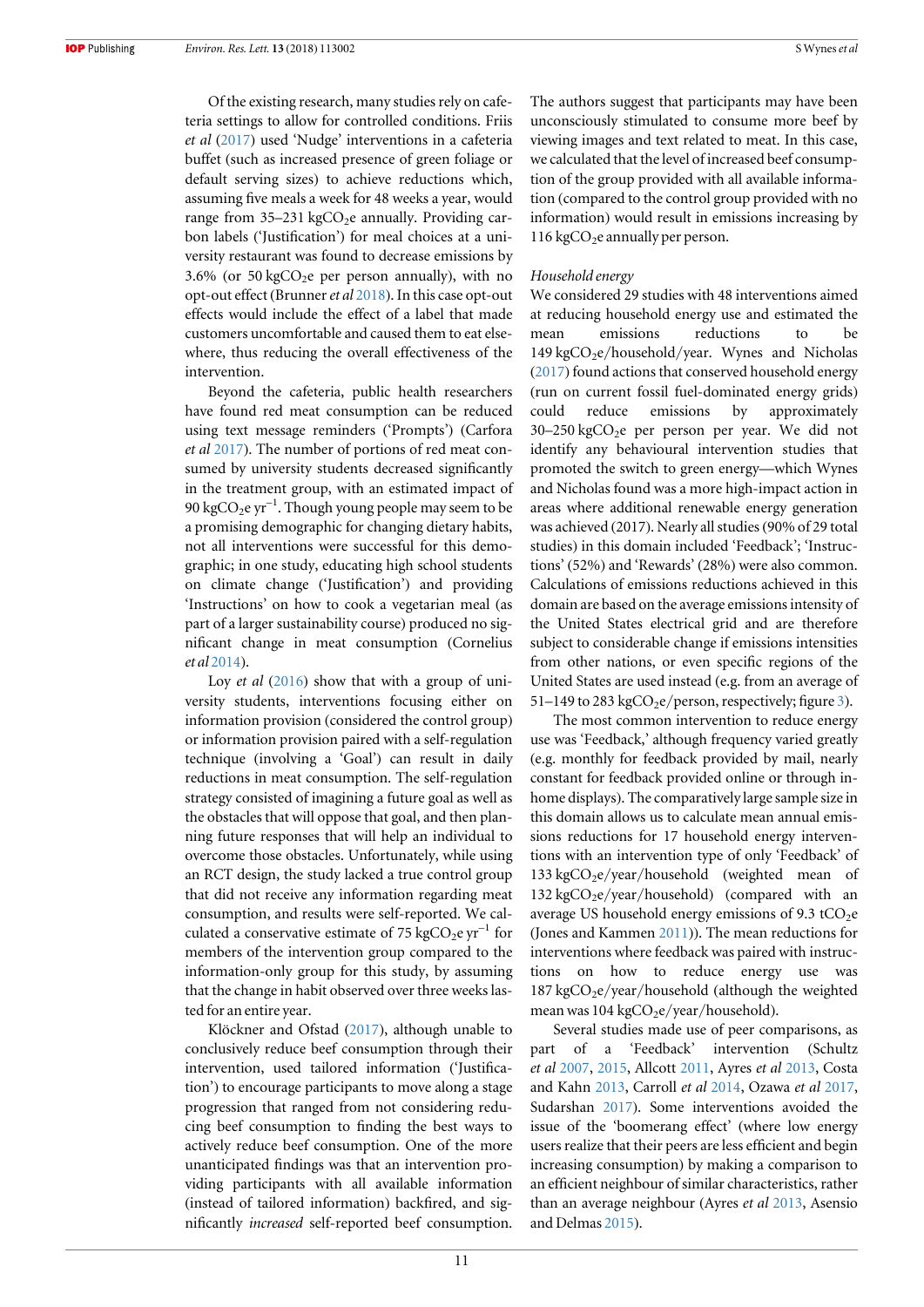<span id="page-12-0"></span>

materials 5 for values.

Norms may play an important role in behavioural interventions. Schultz et al ([2007](#page-20-0)) found that an injunctive norm (smiley face on the feedback forms of low energy users) eliminated the boomerang effect, while Allcott ([2011](#page-17-0)) also used injunctive norms but found no evidence that the injunctive norms were responsible for avoiding a boomerang effect. The use of social norms can be taken a step further by publicly divulging individual behaviours, which was shown to effectively decrease energy usage in a university residence, resulting in annual reductions of  $250 \text{ kgCO}_2$ e (Delmas and Lessem [2014](#page-18-0)).

The surveyed articles note that university dormitories have great potential for mitigation as the residents generally have no financial motivation to conserve energy and rarely receive feedback on their consumption (Emeakaroha et al [2014](#page-18-0)), and are composed of an engaged population. Some studies (Petersen et al [2007,](#page-19-0) Bekker et al [2010,](#page-18-0) Delmas and Lessem [2014,](#page-18-0) Sintov et al [2016](#page-20-0)) demonstrated effective dormitory energy use reductions through interventions involving 'Feedback' and 'Rewards,' as well as 'Competition'. Senbel et al ([2014](#page-20-0)) and Delmas and Lessem ([2014](#page-18-0)) both find evidence of significant, sustained reductions over the course of an academic year, ranging from  $22-295 \text{ kgCO}_2$ e reduced per year per student (note that our results for this category assume year-long occupancy of the dormitories). Thus, competitions have been shown to be effective at reducing dormitory energy use, but need further testing beyond a close-knit, community setting of progressive young people.

### Air travel

No studies were found that specifically aimed to reduce air travel. Abrahamse et al ([2007](#page-17-0)) did aim to reduce flights for family vacations as one of many possible ways that households were encouraged to reduce energy use but found that variation between the before and after period was so large that they excluded these results from much of their analysis.

# **Discussion**

Our analysis revealed substantial variance in the effectiveness of behavioural interventions, with the largest potential reductions found in the largest emissions source (personal vehicle use), where the most effective intervention was financial 'Rewards' (average 686 kgCO<sub>2</sub>e/driver/year reductions over six interventions in three studies). 'Feedback' was consistently effective in reducing home energy use (average 133 kgCO<sub>2</sub>e reductions over 17 interventions in 11 studies), and 'Nudges' such as defaults were most effective in reducing meat consumption (average of 144 kg $CO<sub>2</sub>e$  reduction over three interventions in one study). In this section we discuss the findings in each of the domains (personal vehicles, diet, and household energy) including not only results from those studies where emissions reductions could be calculated (as described above) but also the broader literature. We also discuss the strengths and limitations of our approach and provide recommendations for future research.

# Personal vehicles

Our review identified three main types of interventions that have been used to reduce personal vehicle usage where emissions could be calculated: rewards, parking management and telecommuting. The use of rewards came with mixed results: Rufolo and Kimpel ([2008](#page-19-0)) found moderate, significant emissions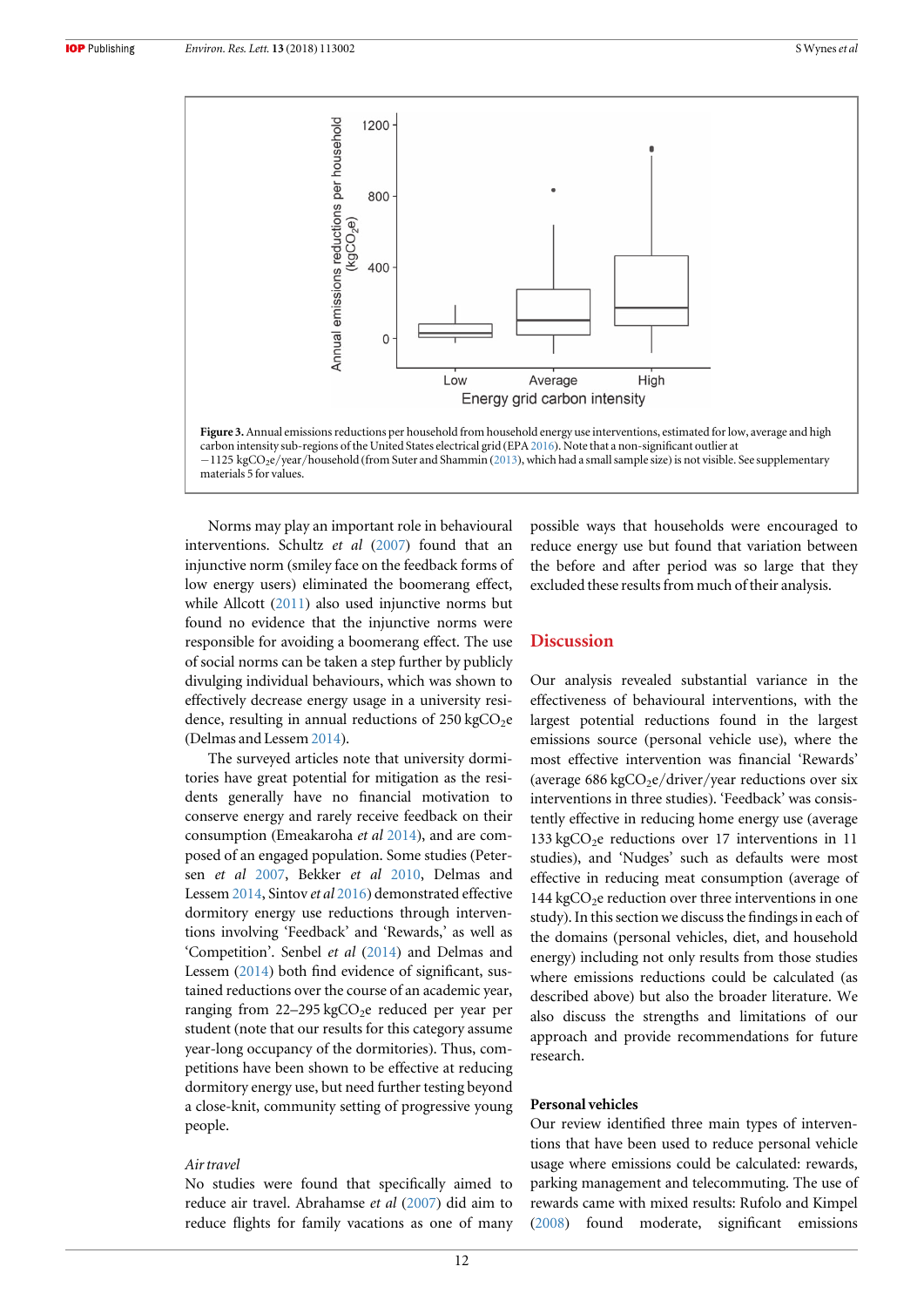reductions, while Jakobsson et al ([2002](#page-19-0)) found moderate to high, but non-significant reductions.

Though the moderate reductions of emissions that we estimated for an intervention on parking management contain caveats in the study design (only eight firms participated and no true control group) their results are in agreement with the results of natural experiments (Petrunoff et al [2015](#page-19-0)) and the experience of transport practitioners who view parking management as central to the success of promoting active tra-vel to the workplace (Petrunoff et al [2016](#page-19-0)).

Our review search also generated three studies that examined center-based telecommuting (Henderson and Mokhtarian [1996](#page-18-0), Balepur et al [1998,](#page-18-0) Mokhtarian and Varma [1998](#page-19-0)). These were not included in the numerical analysis because they involve large structural interventions like the use of additional building space (teleconferencing offices that are closer to an employee's home and therefore intended to reduce commuting). Other studies that analyzed the impact of telecommuting evaluated the travel diaries of volunteers who agreed to telecommute, where the intervention consisted only of either providing requisite teleconferencing equipment (Hamer et al [1991](#page-18-0)) or the implicit 'Prompt' to begin teleconferencing (Pen-dyala et al [1991](#page-19-0)), which resulted in an 813 kgCO<sub>2</sub>e yr<sup>-1</sup> reduction, although this lone result should be interpreted with caution as the participants were state employees (which may not be a generalizable sample) who self-reported their driving habits. The utility of telecommuting is contested in the literature, with some noting that telecommuters tend to travel overall more than non-telecommuters, possibly from increased non-work travel (direct rebound effect) (Zhu and Mason [2014,](#page-20-0) Kim [2017](#page-19-0)).

Because vehicle usage is highly habitual, mode shifts are thought to benefit from events or interventions that are able to temporarily interrupt this habit, for instance via temporary road closures (Fujii et al [2001](#page-18-0)) or public transit promotional offers (Thøgersen [2009](#page-20-0)). Moser et al ([2018](#page-19-0)) found persistent reduction in car driving in a sample of volunteers who agreed to exchange their car keys for a two-week e-bike trial. Providing free public transit passes increased public transit usage in households who recently moved into an area and therefore had not yet established transit habits (Bamberg [2006](#page-18-0)) and was also effective for university students (Fujii and Kitamura [2003](#page-18-0)). A free semester-long public transit pass also reduced car travel for students (Bamberg and Schmidt [2001](#page-18-0)). The effect of a free month-long pass was found to be effective in increasing public transit use in Copenhagen, even showing persistence after five months (Thøgersen [2009](#page-20-0)); however a week-long pass was found to be ineffective at reducing vehicle travel in Norway (Tørnblad et al [2014](#page-20-0)). In the Norwegian case, failure to reduce vehicle use points to the importance of local context since factors such as harsh winters or the availability of parking may influence the effectiveness of interventions. Overall, these interruptions of habit are promising interventions to promote mode-shifts.

An intervention that approximates the recommendation from Wynes and Nicholas ([2017](#page-20-0)) to live car-free was conducted with first year undergraduates at a Japanese university; participants who received information about the risks, costs and enjoyment of automobile ownership were significantly less likely to have a driver's license 18 months later (42.6% versus 69% in the control group) (Fujii [2007](#page-18-0)). Although it would be difficult to measure the emissions reductions of such an intervention (students without driver's licenses might make more frequent use of taxis, etc than students with a license), this still demonstrates the potential value of interventions aimed at individuals who have yet to choose whether to adopt a high carbon lifestyle or not. Behavioural changes that move beyond improvements in efficiency or conservation of fuel to reductions of per capita personal vehicle use may be necessary for meeting climate goals (Sager et al [2011](#page-19-0)).

# Diet

We found two studies (and four interventions) that could be employed in cafeteria-or restaurant-like settings to reduce emissions, with effectiveness ranging from  $35-231 \text{ kgCO}_2$ e per person per year. There is additional research in this area that showed promising results, but for which it was not possible to quantify emissions reductions; these are important interventions for emissions measurement in the future. For example, Campbell-Arvai et al ([2014](#page-18-0)) found that making vegetarian meals a default choice in a cafeteria significantly increased the chance of a participant selecting a vegetarian meal, from 40% in a control group compared to 89.7% in the group with a vegetarian default menu. Reinders et al ([2017](#page-19-0)) decreased meat portion size (by 12%) in a restaurant setting, which resulted in decreased meat consumption (and emissions), while customers remained satisfied with their dish. Adding mushrooms to beef burger patties is a similar strategy with potentially large, positive impacts for the climate (Waite et al [2018](#page-20-0)). Lassen et al ([2004](#page-19-0)) explores several strategies to successfully increase fruit and vegetable intake that might also be expected to reduce the amount of meat served in cafeteria settings, such as seeking inspiration from cuisines that tend to be plantbased or offering cooked vegetables as well as salads, since cooked vegetables are easier to digest in large portions. Researchers have also encouraged adoption of the Mediterranean diet for its health benefits (Leblanc et al [2015](#page-19-0)) since this diet has been shown to have a lower carbon footprint than typical western diets(van Dooren et al [2014](#page-20-0)). Other studies have found that participants who received statements of dynamic norms (namely that a growing fraction of the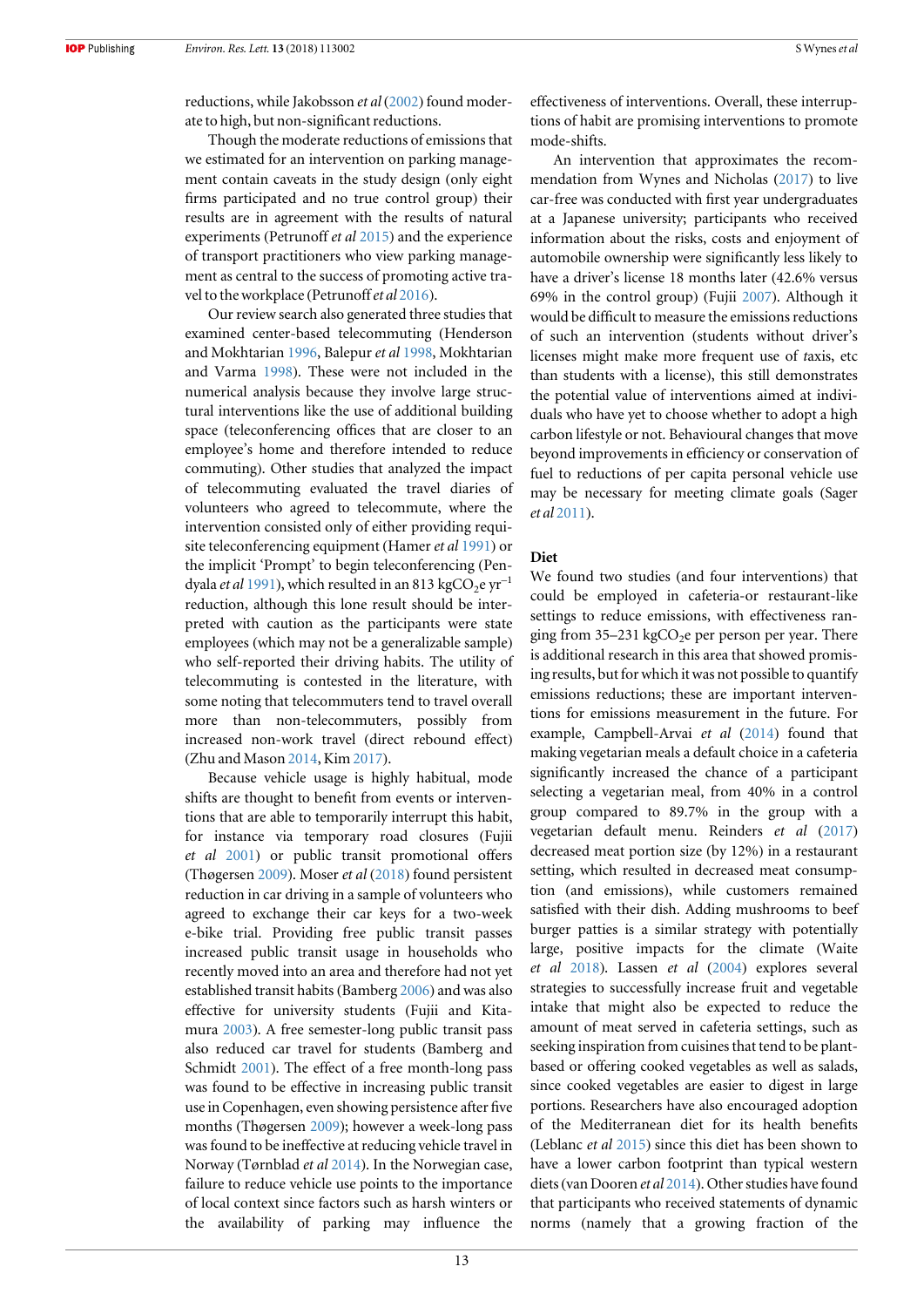population have begun to eat less meat) were more likely to purchase meatless lunches than participants in a static norm or a control group (Sparkman and Walton [2017](#page-20-0)).

Though cafeteria interventions and outreach to students may successfully reduce emissions, they are only able to reach a limited portion of the population. Adding eco-labels ('Justification') to products at the point of purchase (on a grocery store shelf for instance) offers a way to reach customers beyond schools, workplaces and restaurants, prompting them to make more sustainable choices. Vanclay et al ([2011](#page-20-0)) found that food products given a green carbon footprint label (signalling a low-emissions product) saw a significant increase in sales in a convenience store compared to sales in previous months, provided that they were also cheaper than the higher carbon alternatives. Vlaeminck et al ([2014](#page-20-0)) designed eco-labels for a Belgian supermarket and found that an easy to interpret, comprehensive label shifted consumption of animal proteins to plant-based proteins and fruit and vegetables; the proportion of animal-based protein decreased from 21.1% of total consumption to 14.8% (we were unable to calculate the emissions associated with this change).

### Household energy

We found many of the interventions concerning household energy focused on providing 'Feedback' (26 studies) or 'Instructions' (15 studies), with these two intervention types often paired together (14 studies). In practice this usually means giving households updates on their own energy consumption alongside tips on how to reduce that consumption. In agreement with our findings that feedback and instructions were useful interventions to reduce emissions, another meta-analysis found the weighted average treatment effect of information-based interventions (which include feedback and instructions) to be a 7.5% reduction in energy usage (Delmas et al [2013](#page-18-0)). Some of this feedback can be carried out simply by installing in-home displays. A meta-analysis suggested that such real-time feedback leads to a conservation effect of 3%–5% in the case of large-scale efforts (McKerracher and Torriti [2013](#page-19-0)).

Most studies we examined focused on energy conservation, but households can also reduce emissions by purchasing green energy (although increased demand for green energy may not always increase renewable energy capacity in the grid (Brander et al [2018](#page-18-0))). Case studies suggest that users are more likely to adopt green energy from their utility if it is made the default setting (Pichert and Katsikopoulos [2008](#page-19-0)) and research in the field confirms this effect, finding that nearly ten times more customers purchased green energy in the opt-out condition (69.1%) compared to the opt-in condition (7.2%) (Ebeling and Lotz [2015](#page-18-0)). Both groups of researchers note the ethical issues of making a slightly more expensive energy form the default (ranging from 1%–23% more expensive in the two studies) and remind the reader that there would be insufficient supply to switch over a large portion of the population overnight. But there is strong potential for default settings to have positive environmental outcomes in at least select contexts, including not just green energy but also meat consumption (Campbell-Arvai and Arvai [2015](#page-18-0)).

Interventions that rely on daily behavioural changes (e.g. turning off lightbulbs) must persist to be effective. Studies that specifically aim to answer the question of longevity in household energy interventions arrive at contradictory results. While one study found a decline in significant effects of energy savings from feedback and tips after four weeks (Houde et al [2013](#page-19-0)), others found evidence of persistence over a two year period (Allcott [2011](#page-17-0)), with another finding not only persistence but some evidence of ongoing improvement from a feedback device over an eleven month period (Schleich et al [2017](#page-19-0)). Opposing tendencies may be at work in such interventions; households who receive feedback may become less motivated over time, or conversely, may become more adept at interpreting and responding to feedback or may be motivated to acquire more efficient appliances. In the case of the latter, the long lifetime of some devices may be such that the efforts of households who eventually replace them will not be noticed in a short-term study (Carroll et al [2014](#page-18-0)).

# Comparing between domains

Our literature review produced more studies for interventions in household energy than for personal vehicles, air travel and diet combined, showing that about 75% of studies conducted to date (29 out of 40 included here) have focused on interventions in an area responsible for only about 20% of household emissions (Jones and Kammen [2011](#page-19-0)). Interventions into household energy are relatively easy to monitor, so even researchers who are not specialists in this domain can use these interventions to understand human psychology, prompting more peer reviewed publications in this area. Measurements in this domain are very precise because utility companies can easily quantify demand and are motivated to reduce it (for example by renewable portfolio standards that require increasing their capacity with renewables, thus incentivizing meeting existing demand more efficiently). Interventions in other domains such as personal vehicle use (or participation in cycling) are not as easily measured. Furthermore, studies regarding personal vehicle use have often been conducted by consulting agencies that have little motivation to release detailed results or publish them in peer reviewed journals(Möser and Bamberg [2008](#page-19-0)).

Due to the variance in the findings of different studies and the small number of suitable studies on diet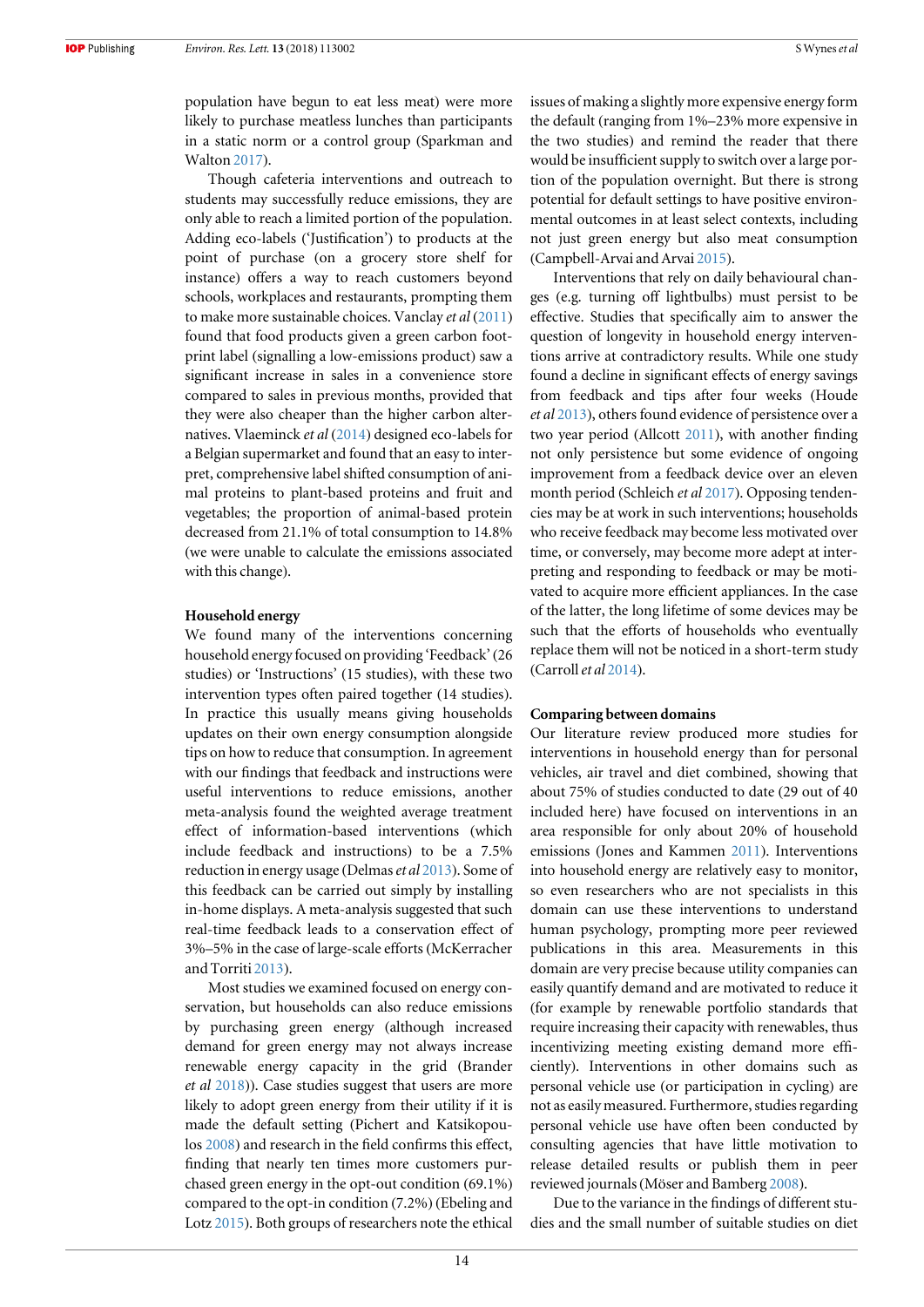and personal vehicles, we are unable to conclusively show whether interventions in one domain tend to be more effective or whether one type of intervention tends to be more effective in all domains (only four of 11 intervention types had more than three studies (table [1](#page-6-0))). As more research is conducted and best practice for interventions is established, emissions reductions in these three domains may converge on separate values, though no convergence is notable at this time. Roughly speaking, personal vehicle interventions seemed to be the most effective at reducing emissions, followed by household energy and diet.

Even if interventions to reduce driving, meat eating, and home energy use are not yet optimized to reduce emissions, they can still offer many co-benefits, which may motivate or support their adoption. For instance, interventions that reduce personal vehicle use were conducted not only for greenhouse gas emissions reductions but also to reduce traffic congestion (Rufolo and Kimpel [2008](#page-19-0)) and local air pollution (Shoup [1997](#page-20-0)). Interventions for reducing meat consumption were also conducted in order to improve public health outcomes (Carfora et al [2017](#page-18-0), Friis et al [2017](#page-18-0)) and interventions to reduce household energy use were conducted to conserve water (Willis et al [2010](#page-20-0)), reduce financial burdens on low-income households (Thondhlana and Kua [2016](#page-20-0)), or to reduce peak energy demand in response to government regulations (Martin and Rivers [2018](#page-19-0)) which may be motivated by local air pollution, energy security and so forth.

Given limited financial and human resources, most decision makers aiming to reduce greenhouse gas emissions will need to choose between different interventions in different domains. Decision makers might vary between public institutions, corporations, and cities, which may have different goals to reduce emissions and different possible targets of influence (e.g. cafeterias, commuters, and buildings). Some interventions with relatively low impact become highly desirable when considering the minimal cost and effort needed to implement them. Changing the default options on a cafeteria or restaurant menu presents few downsides, while interventions that require purchasing of additional office space (telecommuting centers) may be viewed as less appealing than their emissions reductions suggest. Several studies on household energy (Wilhite and Ling [1995,](#page-20-0) Allcott [2011](#page-17-0), Arimura et al [2011](#page-17-0)) have addressed cost, but the majority of behavioural intervention studies do not report the time, cost, or feasibility of implementation, making comparisons of cost-effectiveness of actual emissions reductions achieved or expected (RAER) impossible. Studies which measure and report their own cost-effectiveness and greenhouse gas reductions will be more accurate than our post-hoc estimations and represent another area for future research.

### Recommendations for future research

An important recommendation for future research in behavioural interventions is that they study highimpact actions with large potential for reduced emissions, and that they include ambitious as well as incremental behaviours to reduce emissions within the domains of mobility, meat consumption, and energy use, in order to understand what actually works to achieve large reductions in emissions. For example, although we could not find any studies on reducing air travel, avoiding one roundtrip transatlantic flight (a one-time decision by one person) would create as much emissions reductions as 11 households participating for an entire year in one of the average interventions we investigated for home energy use (which must be sustained over time). To study reduced air travel, future investigations might explore the effect of reward programs that encourage local vacations or train travel instead of flights for family holidays. Large institutions with employees who have autonomy over travel decisions might test the effects of peer feedback comparison or the provision of cutting-edge, wellsupported videoconferencing equipment on the frequency of air travel. The emissions associated with videoconferencing has been shown to be substantially less than the emissions of air travel, even when accounting for the indirect rebound effect (Matsuno et al [2007](#page-19-0)).

The review of available literature reveals some best practices for future research tracking the greenhouse gas reductions of behavioural interventions (table [4](#page-16-0)). Two key issues to consider are the study length and the experimental design (many were not RCTs). The literature on diets would especially benefit from studies with longer follow-up periods; the majority of studies described measurements for a period of weeks only, making it difficult to assess the persistence of any interventions. Finally, a number of studies, especially in the dietary domain, rely on self-reporting, which raises some doubts regarding the validity of these findings(Kormos and Gifford [2014](#page-19-0)).

While all but three of the studies reviewed here took place in rich, high-emitting countries where emissions reductions are most urgently needed (Peters et al [2015](#page-19-0)), it will be important to include developing countries in future research. Maintaining low levels of emissions while meeting social needs and increasing quality of life in poor countries will require better understanding of ways to reduce demand for high-carbon goods and services in societies and cultures that may differ from the contexts where most current research is being carried out. The interventions that are conducted in developing contexts need not be founded on messages of austerity for the sake of the climate—Thondhlana and Kua ([2016](#page-20-0)) for instance test interventions that reduce energy usage and thereby save money for low-income households. Societies that take steps to prevent the rise in meat consumption strongly associated with affluence may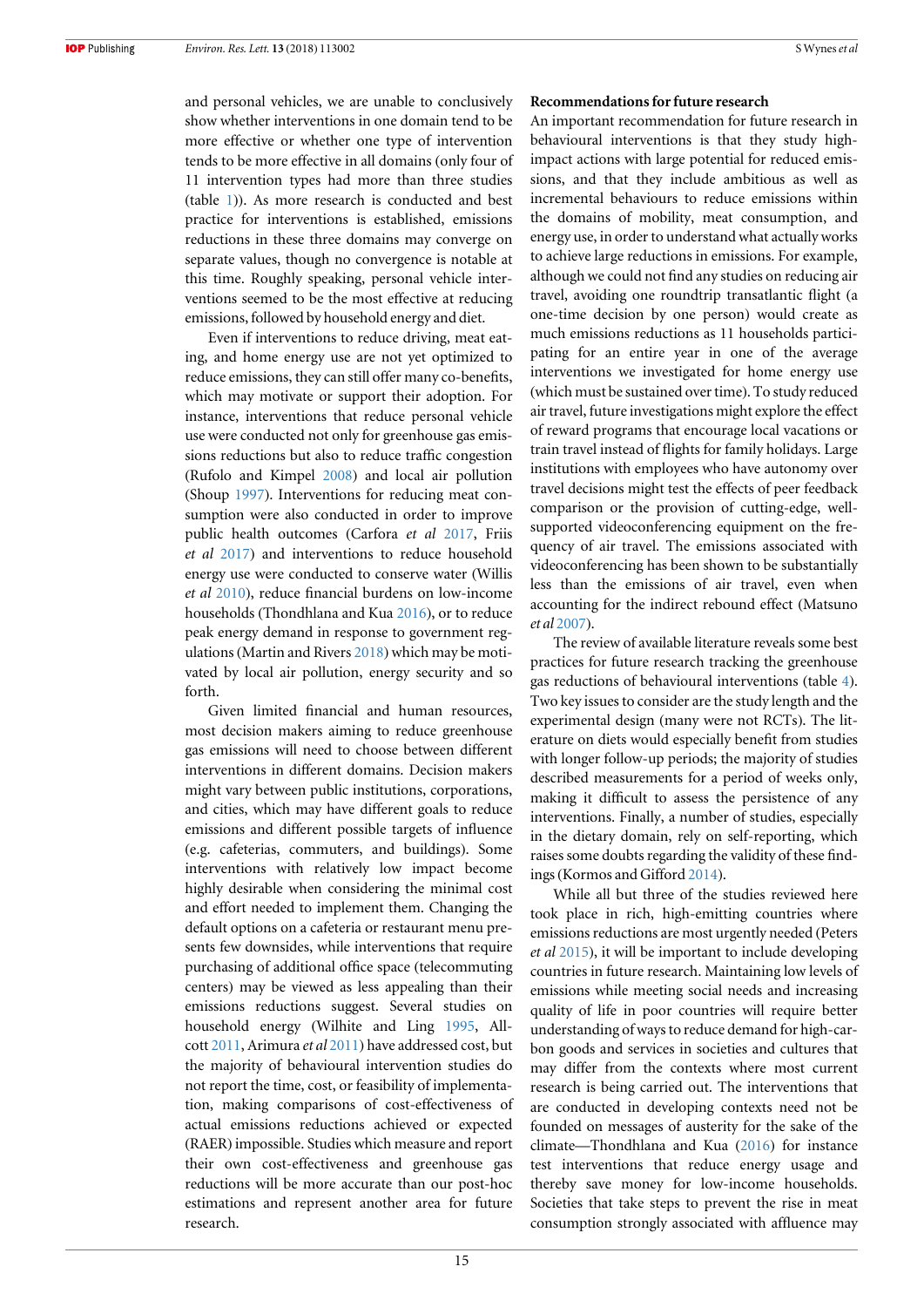| Issue                          | Recommendation                                                                                                                                           | Examples of relevant studies                                                                                  |  |  |
|--------------------------------|----------------------------------------------------------------------------------------------------------------------------------------------------------|---------------------------------------------------------------------------------------------------------------|--|--|
| Seasonality and<br>persistence | Increase study period or conduct follow-up                                                                                                               | Alcott (2011), Houde et al (2013), Schleich<br>et al (2017)                                                   |  |  |
|                                | Analyze how results change over time                                                                                                                     |                                                                                                               |  |  |
| Experimental design            | • Study domains with high climate impact and include<br>ambitious behaviour changes                                                                      | Jakobsson et al $(2002)$ , Ayres et al $(2013)$ ,<br>McKerracher and Torriti (2013), Friis                    |  |  |
|                                | Use randomized controlled trials where possible<br>$\bullet$                                                                                             | et al (2017)                                                                                                  |  |  |
|                                | • Use large and/or generalizable samples                                                                                                                 |                                                                                                               |  |  |
|                                | Rely on observations rather than self-reported data<br>$\bullet$                                                                                         |                                                                                                               |  |  |
|                                | Design experiment such that GHG reductions and cost-<br>$\bullet$<br>effectiveness can be calculated                                                     |                                                                                                               |  |  |
|                                | • Consider policy feasibility of interventions to allow esti-<br>mation of RAER                                                                          |                                                                                                               |  |  |
| Location                       | Conduct studies in non-OECD countries                                                                                                                    | Matsukawa (2004), Xu et al (2015), Sudar-<br>shan (2017)                                                      |  |  |
| Targeted interventions         | Tailor interventions for different segments of the population<br>based on level of energy consumption, education and/or<br>income, and political outlook | Costa and Kahn (2013), Di Cosmo and O'Hora<br>$(2017)$ , Gleerup et al $(2010)$ , Brandon and<br>Lewis (1999) |  |  |

<span id="page-16-0"></span>Table 4. Key recommendations for future research on behavioural interventions, including examples that follow best practice or investigate each issue where possible.

also benefit from avoiding many of the concomitant negative health outcomes that have afflicted wealthy nations (Tilman and Clark [2014](#page-20-0)). We see work motivated by these and other co-benefits as important for the ethical implications of promoting PEBs in developing nations, which must take into account the context of sustainable development.

Moving forward it will be important to better understand the importance of rebound effects and persistence on interventions of all kinds, but especially so for diet and car travel which have been less thoroughly explored in the peer-reviewed literature. Because we are describing behavioural interventions which mostly focus on 'sufficiency actions' (e.g. turning off lightbulbs rather than purchasing more efficient lightbulbs), indirect rebound effects are more pertinent (Chitnis et al [2013](#page-18-0)). Indirect rebound effects include the increased consumption of other goods and services, which have their own embodied emissions. For our results, it would be useful to know if these effects are stronger in certain domains than others. Druckman et al ([2011](#page-18-0)) find that the rebound effect is low for domestic energy reductions (7%), higher for personal vehicle use reductions (25%) and quite high for measures that reduce food waste (51%). Chitnis et al ([2014](#page-18-0)) suggests that because expenditures on food are low in GHG intensity, savings from these areas are redistributed to other forms of household spending that tend to be relatively higher in GHG intensity (this may not be the case in all jurisdictions or circumstances). We have shown how interventions conducted in regions with high greenhouse gas intensity as measured in  $kgCO<sub>2</sub>e$  kWh<sup>-1</sup> increase the effectiveness of those interventions (figure [3](#page-12-0)), but it is also true that interventions targeting high intensity actions as measured in kgCO<sub>2</sub>e/\$ reduce the magnitude of the indirect rebound effect as well, making them more effective overall. Finally, the magnitude of the rebound effect is also dependent on the exact type of intervention even within the same domain; customers who are incentivized to conserve household energy may spend their saved income on other carbon-intensive purchases, while customers who choose to purchase more expensive green energy will have less income to spend on other purchases.

### Strengths and limitations

Our use of different ranges of emissions intensities for household energy (figure [2](#page-8-0)) based on current regional variations hints at an important caveat to these results when looking towards the future: the magnitude of an intervention's effect is likely to change over time. As energy sectors decarbonize and household appliances become more efficient, interventions that reduce energy use will have a smaller effect in terms of absolute emissions reduced. We can similarly expect that vehicles will become more efficient over time (see supplementary materials 3). While improvements in farming practices may somewhat reduce the carbon footprint of meat products over time (Frank et al [2018](#page-18-0)), there is less scope for the technical potential of emissions reductions in meat production (Hedenus et al [2014](#page-18-0)), and the climate impact of these emissions increases if one adopts a climate metric for  $CO<sub>2</sub>$ -equivalence that more heavily weights highimpact but short-lived methane (Persson et al [2015](#page-19-0)) than does Global Warming Potential.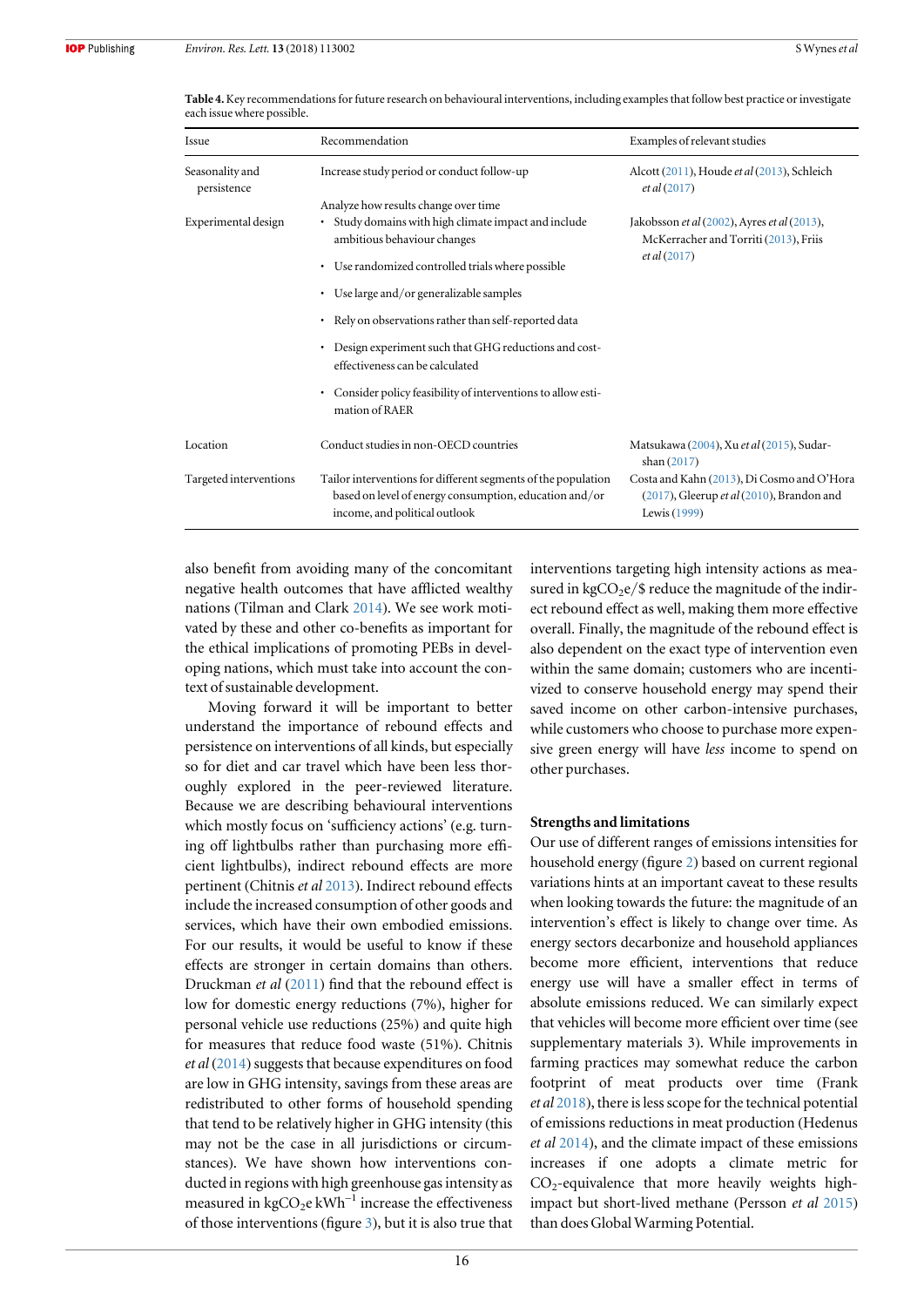<span id="page-17-0"></span>While the potential emissions reductions of interventions may shift with time or geography, they are also subject to the willingness of certain target populations to participate. Politically, liberals are more responsive to feedback about household energy usage than political conservatives, who were more likely to opt out of receiving feedback reports (Costa and Kahn [2013](#page-18-0)). High education households have been found to respond more sensitively to tariffs on peak electricity usage (Di Cosmo and O'Hora [2017](#page-18-0)) and more willing to participate in interventions that reduce energy consumption (Gleerup et al [2010](#page-18-0)). High energy users are also more likely to reduce their usage (Brandon and Lewis [1999](#page-18-0)) since they have more lowhanging fruit to pick. Thus, the success of an intervention is dependent on carefully targeting the correct population (table [4](#page-16-0)).

When comparing the expected emissions reductions from interventions between domains or even within domains, an important consideration that we were unable to fully account for in our estimations is persistence (table [4](#page-16-0)). The studies in our sample had a median duration of four months, which is not enough time to account for seasonal changes that may alter a participant's behaviour. For a study analyzing an intervention taking place over a single meal, this is a reasonable omission. But when determining the impact of a household energy intervention, the timing of the study could be quite important (only 10 of the 29 studies on household energy were one year in duration or longer). A low-impact intervention with strong persistence over time will gradually become more effective than a high-impact intervention with diminishing returns. Some behavioural interventions, like a restaurant default menu that acts on a changing population, are less likely to see such diminishing returns. Other interventions that rely on habit formation for longevity, such as providing tips to reduce household energy, may be more prone to declining effects.

# **Conclusion**

Interventions that promote PEBs are well established in the domain of household energy, and those seeking to implement such treatments have a breadth of studies to rely on. One can be confident, for instance, that interventions that rely on feedback, taking advantage of best practice in the field including accounting for the boomerang effect in low-energy users, are likely to reduce household energy consumption and associated greenhouse gas emissions (mean annual reductions of  $133 \text{ kgCO}_2$ e per household). But in other domains the literature is less convincing. While the high GHG intensity of driving means that successful interventions in this domain would produce considerable greenhouse gas reductions, and financial incentives are promising, more studies with objective measures are needed to increase robustness and

examine other possible interventions. Research into interventions to reduce air travel are entirely lacking. Air travel is also a highly GHG-intensive form of transportation, and if successful interventions can be found they are likely to create substantial reductions, given the large contributions that air travel can make to an individual's personal carbon footprint (Wynes and Nicholas [2017](#page-20-0), Lacroix [2018](#page-19-0)). Finally, the handful of interventions that have been studied to reduce meat consumption provide low to moderate reductions in emissions. Most of these studies are relatively recent, and more research in this area will hopefully establish interventions that are both persistent and substantial in effect. We recommend that future studies in all domains aim for best practice in experimental design: RCTs, observations instead of self-reporting, and follow-up measurements that span multiple seasons where possible. Results that can be used to quantify cost-effectiveness and greenhouse gas reductions rather than simply percent change or effect size allow for more useful comparisons between studies and an understanding of the actual utility of an intervention. However, the best studied interventions are not necessarily the most effective (they target a small behavioural change), and studies of major areas are missing (air travel) or very few (diet and personal vehicle use). Overall, emissions reductions observed through behavioural interventions to date are promising, yet much smaller than the scope and scale necessary to meet international climate targets. Further research that focuses on rigorously quantifying the emissions reductions achieved from ambitious, effective, and/or highly feasible interventions is urgently needed to inform the design and implementation of interventions that will be sufficient to avoid dangerous climate change.

# ORCID iDs

Seth Wyne[s](https://orcid.org/0000-0002-3931-3165)  $\bullet$  [https:](https://orcid.org/0000-0002-3931-3165)//orcid.org/[0000-0002-](https://orcid.org/0000-0002-3931-3165) [3931-3165](https://orcid.org/0000-0002-3931-3165) Kimberly A Nicholas  $\bullet$  [https:](https://orcid.org/0000-0002-4756-7851)//orcid.org/[0000-0002-](https://orcid.org/0000-0002-4756-7851) [4756-7851](https://orcid.org/0000-0002-4756-7851)

# References

- Abrahamse W, Steg L, Vlek C and Rothengatter T 2005 A review of intervention studies aimed at household energy conservation J. Environ. Psychol. 25 [273](https://doi.org/10.1016/j.jenvp.2005.08.002)–91
- Abrahamse W, Steg L, Vlek C and Rothengatter T 2007 The effect of tailored information, goal setting, and tailored feedback on household energy use, energy-related behaviors, and behavioral antecedents J. Environ. Psychol. 27 [265](https://doi.org/10.1016/j.jenvp.2007.08.002)-76
- Alberini A and Towe C 2015 Information v. energy efficiency incentives: evidence from residential electricity consumption in Maryland Energy Econ. 52 [S30](https://doi.org/10.1016/j.eneco.2015.08.013)–40
- Allcott H 2011 Social norms and energy conservation J. Public Econ. 95 [1082](https://doi.org/10.1016/j.jpubeco.2011.03.003)–95
- Arimura T H, Li S, Newell R G and Palmer K 2011 Cost-effectiveness of electricity energy efficiency programs Energy J. 33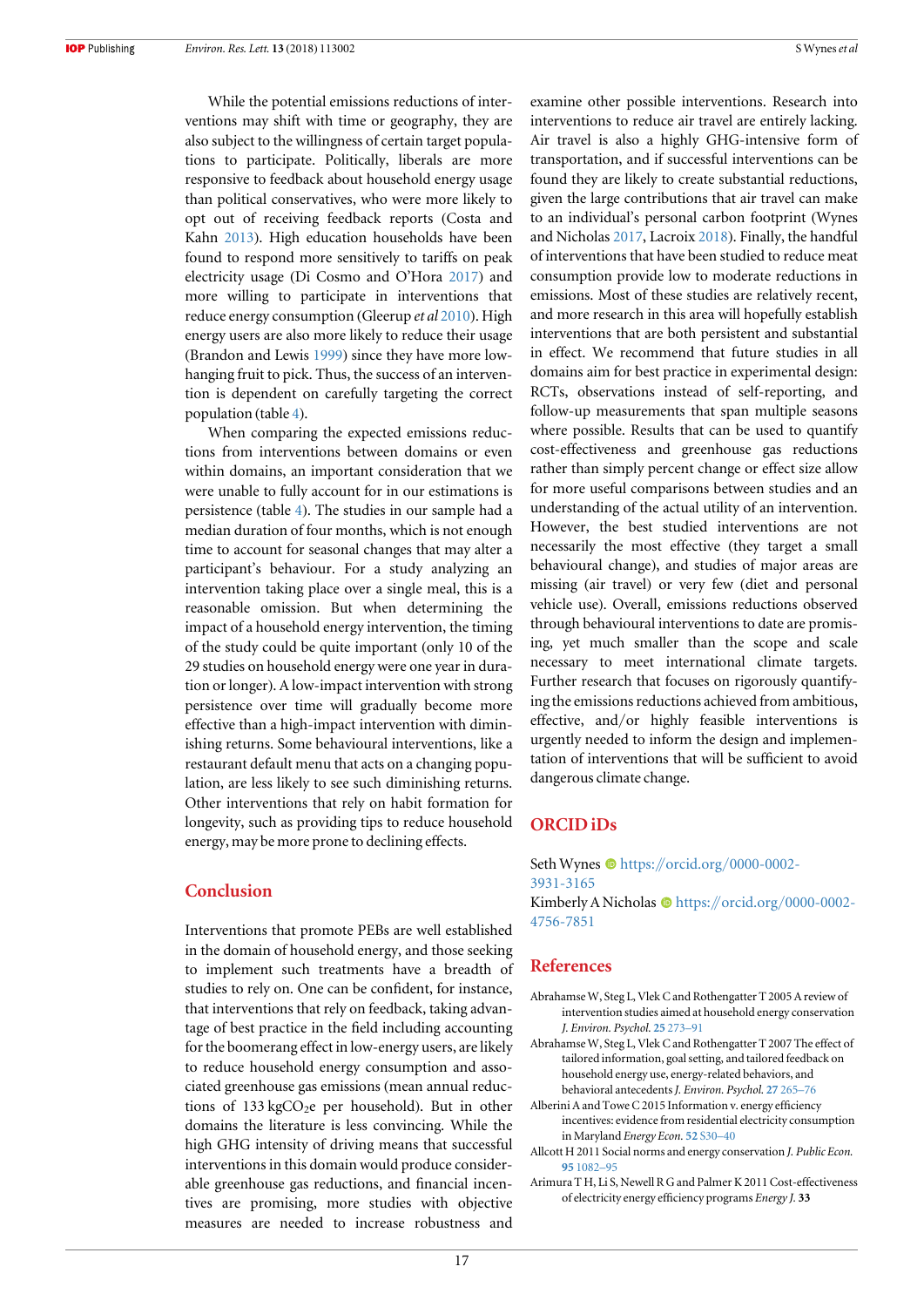<span id="page-18-0"></span>Asensio O I and Delmas M A 2015 Nonprice incentives and energy conservation Proc. Natl Acad. Sci. 112 [E510](https://doi.org/10.1073/pnas.1401880112)–5

- Ayres I, Raseman S and Shih A 2013 Evidence from two large field experiments that peer comparison feedback can reduce residential energy usage J. Law, Econ., Organ. 29 [992](https://doi.org/10.1093/jleo/ews020)–[1022](https://doi.org/10.1093/jleo/ews020)
- Balepur P N, Varma K V and Mokhtarian P L 1998 Transportation impacts of center-based telecommuting: interim findings from the neighborhood telecenters project Transportation [25](https://doi.org/10.1023/A:1005048329523) [287](https://doi.org/10.1023/A:1005048329523)–306
- Bamberg S 2006 Is a residential relocation a good opportunity to change people's travel behavior? Results from a theory-driven intervention study Environ. Behav. 38 [820](https://doi.org/10.1177/0013916505285091)–40
- Bamberg S and Möser G 2007 Twenty years after Hines, Hungerford, and Tomera: a new meta-analysis of psychosocial determinants of pro-environmental behaviour J. Environ. Psychol. [27](https://doi.org/10.1016/j.jenvp.2006.12.002) 14–25
- Bamberg S and Schmidt P 2001 Theory‐driven subgroup‐specific evaluation of an intervention to reduce private car use J. Appl. Soc. Psychol. 31 [1300](https://doi.org/10.1111/j.1559-1816.2001.tb02675.x)–29
- Bekker M J, Cumming T D, Osborne N K, Bruining A M, McClean J I and Leland L S 2010 Encouraging electricity savings in a university residential hall through a combination of feedback, visual prompts, and incentivesJ. Appl. Behav. Anal. 43 [327](https://doi.org/10.1901/jaba.2010.43-327)–31
- Brander M, Gillenwater M and Ascui F 2018 Creative accounting: A critical perspective on the market-based method for reporting purchased electricity (scope 2) emissions Energy Pol. 112 29–33
- Brandon G and Lewis A 1999 Reducing household energy consumption: a qualitative and quantitative field study J. Environ. Psychol. [19](https://doi.org/10.1006/jevp.1998.0105) 75–85
- Brunner F, Kurz V, Bryngelsson D and Hedenus F 2018 Carbon label at a university restaurant–label implementation and evaluation Ecological Econ. [146](https://doi.org/10.1016/j.ecolecon.2017.12.012) 658–67
- Byerly H, Balmford A, Ferraro P J, Wagner C H, Palchak E, Polasky S, Ricketts T H, Schwartz A J and Fisher B 2018 Nudging pro‐environmental behavior: evidence and opportunities Frontiers Ecol. Environ. 16 [159](https://doi.org/10.1002/fee.1777)–68
- Campbell-Arvai V and Arvai J 2015 The promise of asymmetric interventions for addressing risks to environmental systems Environ. Syst. Decis. 35 [472](https://doi.org/10.1007/s10669-015-9566-1)–82
- Campbell-Arvai V, Arvai J and Kalof L 2014 Motivating sustainable food choices: the role of nudges, value orientation, and information provision Environ. Behav. 46 [453](https://doi.org/10.1177/0013916512469099)–75
- Carfora V, Caso D and Conner M 2017 Correlational study and randomised controlled trial for understanding and changing red meat consumption: the role of eating identities Soc. Sci. Med. [175](https://doi.org/10.1016/j.socscimed.2017.01.005) 244–52
- Carroll J, Lyons S and Denny E 2014 Reducing household electricity demand through smart metering: the role of improved information about energy saving Energy Econ. 45 [234](https://doi.org/10.1016/j.eneco.2014.07.007)–43
- Chitnis M, Sorrell S, Druckman A, Firth S K and Jackson T 2013 Turning lights into flights: estimating direct and indirect rebound effects for UK households Energy Policy 55 [234](https://doi.org/10.1016/j.enpol.2012.12.008)–50
- Chitnis M, Sorrell S, Druckman A, Firth S K and Jackson T 2014 Who rebounds most? Estimating direct and indirect rebound effects for different UK socioeconomic groups Ecological Econ. [106](https://doi.org/10.1016/j.ecolecon.2014.07.003) 12–32
- Cornelius M, Armel K C, Hoffman K, Allen L, Bryson S W, Desai M and Robinson T N 2014 Increasing energy-and greenhouse gas-saving behaviors among adolescents: a school-based cluster-randomized controlled trial Energy Efficiency 7 [217](https://doi.org/10.1007/s12053-013-9219-5)–42
- Costa D L and Kahn M E 2013 Energy conservation 'nudges' and environmentalist ideology: evidence from a randomized residential electricity field experiment Journal of the European Economic Association 11 [680](https://doi.org/10.1111/jeea.12011)–702
- Creutzig F, Fernandez B, Haberl H, Khosla R, Mulugetta Y and Seto K C 2016 Beyond technology: demand-side solutions for climate change mitigation Annu. Rev. Environ. Res. 41 [173](https://doi.org/10.1146/annurev-environ-110615-085428)–98
- Delmas M A, Fischlein M and Asensio O I 2013 Information strategies and energy conservation behavior: a meta-analysis

of experimental studies from 1975 to 2012 Energy Policy [61](https://doi.org/10.1016/j.enpol.2013.05.109) [729](https://doi.org/10.1016/j.enpol.2013.05.109)–39

- Delmas M A and Lessem N 2014 Saving power to conserve your reputation? The effectiveness of private versus public information J. Environ. Econ. Manage. 67 [353](https://doi.org/10.1016/j.jeem.2013.12.009)–70
- Di Cosmo V and O'Hora D 2017 Nudging electricity consumption using TOU pricing and feedback: evidence from Irish households J. Econ. Psychol. [61](https://doi.org/10.1016/j.joep.2017.03.005) 1-14
- Druckman A, Chitnis M, Sorrell S and Jackson T 2011 Missing carbon reductions? Exploring rebound and backfire effects in UK households Energy Policy 39 [3572](https://doi.org/10.1016/j.enpol.2011.03.058)–81
- Ebeling F and Lotz S 2015 Domestic uptake of green energy promoted by opt-out tariffs Nat. Clim. Change 5 [868](https://doi.org/10.1038/nclimate2681)
- Emeakaroha A, Ang C S, Yan Y and Hopthrow T 2014 A persuasive feedback support system for energy conservation and carbon emission reduction in campus residential buildings Energy Build. 82 [719](https://doi.org/10.1016/j.enbuild.2014.07.071)–32
- EPA 2016 eGRID Summary Tables 2016(https://[www.epa.gov](https://www.epa.gov/energy/egrid-summary-tables)/ energy/[egrid-summary-tables](https://www.epa.gov/energy/egrid-summary-tables))
- Eyre N, Darby S J, Grünewald P, McKenna E and Ford R 2018 Reaching a 1.5 °C target: socio-technical challenges for a rapid transition to low-carbon electricity systems Phil. Trans. R. Soc. A376 [20160462](https://doi.org/10.1098/rsta.2016.0462)
- Frank S, Beach R, Havlík P, Valin H, Herrero M, Mosnier A, Hasegawa T, Creason J, Ragnauth S and Obersteiner M 2018 Structural change as a key component for agricultural non-CO<sub>2</sub> mitigation efforts Nat. Commun. 9 [1060](https://doi.org/10.1038/s41467-018-03489-1)
- Friis R, Skov L R, Olsen A, Appleton K M, Saulais L, Dinnella C, Hartwell H, Depezay L, Monteleone E and Giboreau A 2017 Comparison of three nudge interventions(priming, default option, and perceived variety) to promote vegetable consumption in a self-service buffet setting PLoS One [12](https://doi.org/10.1371/journal.pone.0176028) [e0176028](https://doi.org/10.1371/journal.pone.0176028)
- Fujii S 2007 Communication with non-drivers for promoting long-term pro-environmental travel behaviour Transp. Res. D [12](https://doi.org/10.1016/j.trd.2006.12.002) [99](https://doi.org/10.1016/j.trd.2006.12.002)–[102](https://doi.org/10.1016/j.trd.2006.12.002)
- Fujii S, Gärling T and Kitamura R 2001 Changes in drivers' perceptions and use of public transport during a freeway closure: effects of temporary structural change on cooperation in a real-life social dilemma Environ. Behav. [33](https://doi.org/10.1177/00139160121973241) [796](https://doi.org/10.1177/00139160121973241)–808
- Fujii S and Kitamura R 2003 What does a one-month free bus ticket do to habitual drivers? An experimental analysis of habit and attitude change Transportation [30](https://doi.org/10.1023/A:1021234607980) 81–95
- Girod B, Van Vuuren D P and Hertwich E G 2013 Global climate targets and future consumption level: an evaluation of the required GHG intensity Environ. Res. Lett. 8 [014016](https://doi.org/10.1088/1748-9326/8/1/014016)
- Gleerup M, Larsen A, Leth-Petersen S and Togeby M 2010 The effect of feedback by text message (SMS) and email on household electricity consumption: experimental evidence Energy J. [31](https://doi.org/10.5547/ISSN0195-6574-EJ-Vol31-No3-6) [113](https://doi.org/10.5547/ISSN0195-6574-EJ-Vol31-No3-6)–32
- Graham-Rowe E, Skippon S, Gardner B and Abraham C 2011 Can we reduce car use and, if so, how? A review of available evidence Transp. Res. A45 [401](https://doi.org/10.1016/j.tra.2011.02.001)–18
- Gram-Hanssen K 2013 Efficient technologies or user behaviour, which is the more important when reducing households' energy consumption? Energy Efficiency 6 [447](https://doi.org/10.1007/s12053-012-9184-4)–57
- Grønhøj A and Thøgersen J 2011 Feedback on household electricity consumption: learning and social influence processes Int. J. Consum. Stud. 35 [138](https://doi.org/10.1111/j.1470-6431.2010.00967.x)–45
- Hamer R, Kroes E and Van Ooststroom H 1991 Teleworking in the Netherlands: an evaluation of changes in travel behaviour Transportation 18 [365](https://doi.org/10.1007/BF00186565)–82
- Hawkins T R, Singh B, Majeau-Bettez G and Strømman A H 2013 Comparative environmental life cycle assessment of conventional and electric vehicles J. Indus. Ecol. 17
- Hedenus F, Wirsenius S and Johansson D A 2014 The importance of reduced meat and dairy consumption for meeting stringent climate change targets Clim. Change [124](https://doi.org/10.1007/s10584-014-1104-5) 79–91
- Henderson D K and Mokhtarian P L 1996 Impacts of center-based telecommuting on travel and emissions: analysis of the puget sound demonstration project Transp. Res. D 1 [29](https://doi.org/10.1016/S1361-9209(96)00009-0)–45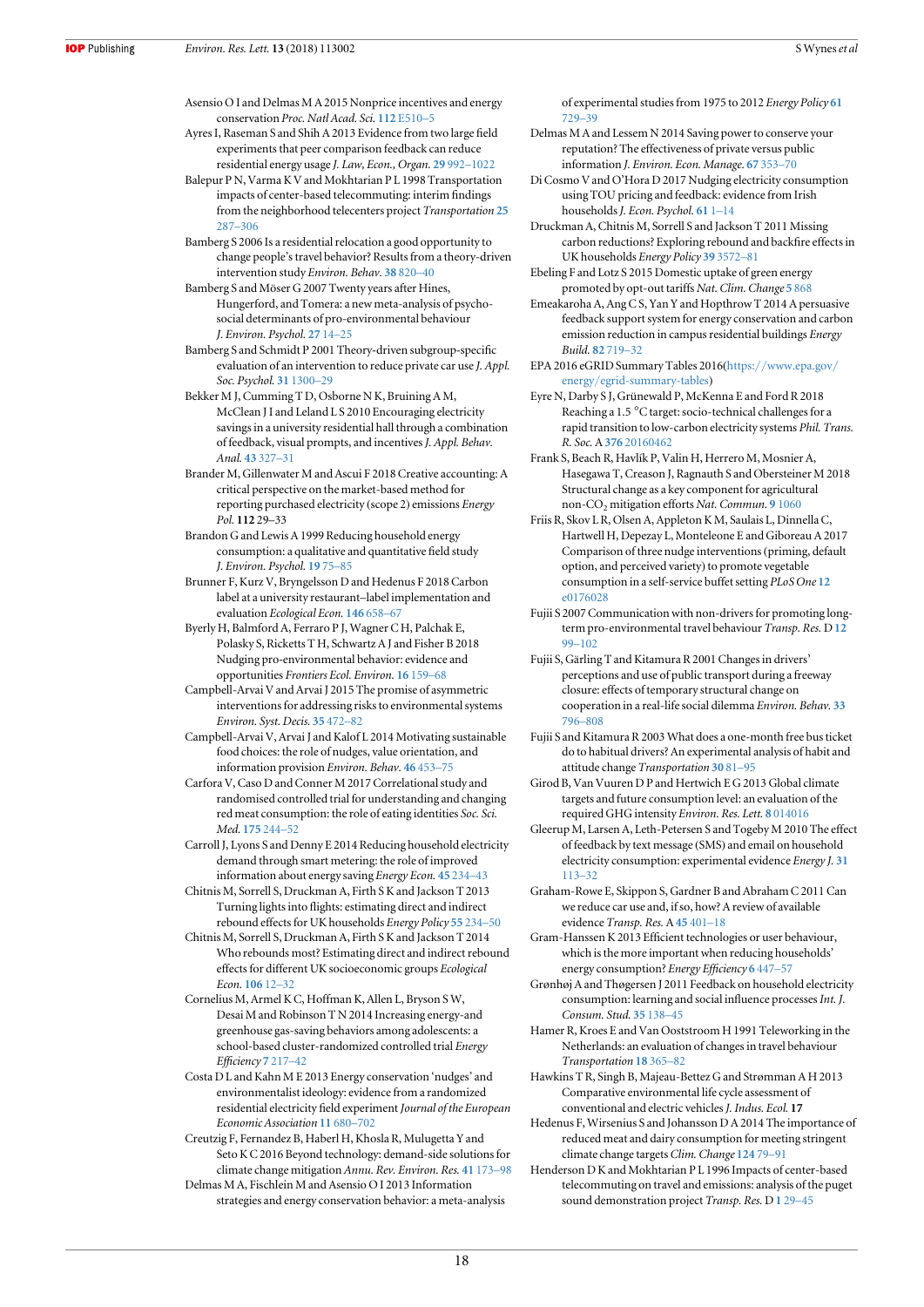- <span id="page-19-0"></span>Hendren S and Logomarsino J 2017 Impact of worksite cafeteria interventions on fruit and vegetable consumption in adults: a systematic review Int. J. Workplace Health Manage. 10 [134](https://doi.org/10.1108/IJWHM-12-2016-0089)-52
- Herter K, Wood V and Blozis S 2013 The effects of combining dynamic pricing, AC load control, and real-time energy feedback: SMUD'S 2011 residential summer solutions study Energy Efficiency 6 [641](https://doi.org/10.1007/s12053-013-9209-7)–53
- Hilborn R, Banobi J, Hall S J, Pucylowski T and Walsworth T E 2018 The environmental cost of animal source foods Frontiers Ecol. Environ. 16 [329](https://doi.org/10.1002/fee.1822)–35
- Hoolohan C, Berners-Lee M, McKinstry-West J and Hewitt C 2013 Mitigating the greenhouse gas emissions embodied in food through realistic consumer choices Energy Policy 63 [1065](https://doi.org/10.1016/j.enpol.2013.09.046)–74
- Houde S, Todd A, Sudarshan A, Flora J A and Armel K C 2013 Realtime feedback and electricity consumption: a field experiment assessing the potential for savings and persistence Energy J. [34](https://doi.org/10.5547/01956574.34.1.4) 87–[102](https://doi.org/10.5547/01956574.34.1.4)
- Jakobsson C, Fujii S and Gärling T 2002 Effects of economic disincentives on private car use Transportation 29 [349](https://doi.org/10.1023/A:1016334411457)–70
- Jensen C L, Hansen L G, Fjordbak T and Gudbjerg E 2012 Providing free autopoweroff plugs: measuring the effect on households' electricity consumption through a field experiment Energy J. 33 187–211
- Jones C M and Kammen D M 2011 Quantifying carbon footprint reduction opportunities for US households and communities Environ. Sci. Technol. 45 [4088](https://doi.org/10.1021/es102221h)–95
- Kim S-N 2017 Is telecommuting sustainable? An alternative approach to estimating the impact of home-based telecommuting on household travel Int. J. Sustain. Transp. [11](https://doi.org/10.1080/15568318.2016.1193779) [72](https://doi.org/10.1080/15568318.2016.1193779)–[85](https://doi.org/10.1080/15568318.2016.1193779)
- Klöckner C A and Ofstad S P 2017 Tailored information helps people progress towards reducing their beef consumption J. Environ. Psychol. [50](https://doi.org/10.1016/j.jenvp.2017.01.006) 24–36
- Kormos C and Gifford R 2014 The validity of self-report measures of proenvironmental behavior: a meta-analytic review J. Environ. Psychol. 40 [359](https://doi.org/10.1016/j.jenvp.2014.09.003)–71
- Kurisu K 2015 Pro-environmental Behaviors (Berlin: Springer) pp 1–26
- Lacroix K 2018 Comparing the relative mitigation potential of individual pro-environmental behaviors J. Cleaner Prod. [195](https://doi.org/10.1016/j.jclepro.2018.05.068) [1398](https://doi.org/10.1016/j.jclepro.2018.05.068)–[1407](https://doi.org/10.1016/j.jclepro.2018.05.068)
- Lassen A, Thorsen A V, Trolle E, Elsig M and Ovesen L 2004 Successful strategies to increase the consumption of fruits and vegetables: results from the Danish '6 a day'Work-site Canteen Model Study Public Health Nutrition 7 [263](https://doi.org/10.1079/PHN2003532)–70
- Leblanc V, Hudon A-M, Royer M-M, Corneau L, Dodin S, Bégin C and Lemieux S 2015 Differences between men and women in dietary intakes and metabolic profile in response to a 12-week nutritional intervention promoting the Mediterranean diet J. Nutritional Sci. 4 [e13](https://doi.org/10.1017/jns.2015.2)
- Loy L S, Wieber F, Gollwitzer P M and Oettingen G 2016 Supporting sustainable food consumption: mental contrasting with implementation intentions(MCII) aligns intentions and behavior Frontiers Psychol. 7 [607](https://doi.org/10.3389/fpsyg.2016.00607)
- Martin S and Rivers N 2018 Information provision, market incentives, and household electricity consumption: evidence from a large-scale field deployment J. Assoc. Environ. Resour. Econ. 5 [207](https://doi.org/10.1086/694036)–31
- Matsukawa I 2004 The effects of information on residential demand for electricity Energy J. 25 1–17
- Matsuno Y, Takahashi K I and Tsuda M 2007 Eco-efficiency for information and communications technology (ICT): the state of knowledge in Japan Proc. 2007 IEEE Int. Symp. on Electronics & the Environment (Piscataway, NJ: IEEE) pp 1–5
- McKerracher C and Torriti J 2013 Energy consumption feedback in perspective: integrating Australian data to meta-analyses on in-home displays Energy Efficiency 6 [387](https://doi.org/10.1007/s12053-012-9169-3)-405
- Mokhtarian P L and Varma K V 1998 The trade-off between trips and distance traveled in analyzing the emissions impacts of center-based telecommuting Transp. Res. D 3 [419](https://doi.org/10.1016/S1361-9209(98)00018-2)–28
- Moser C, Blumer Y and Hille S L 2018 E-bike trials' potential to promote sustained changes in car owners mobility habits Environ. Res. Lett. 13 [044025](https://doi.org/10.1088/1748-9326/aaad73)
- Möser G and Bamberg S 2008 The effectiveness of soft transport policy measures: a critical assessment and meta-analysis of empirical evidence J. Environ. Psychol. [28](https://doi.org/10.1016/j.jenvp.2007.09.001) 10–26
- Nilsson A, Bergstad C J, Thuvander L, Andersson D, Andersson K and Meiling P 2014 Effects of continuous feedback on households' electricity consumption: potentials and barriers Appl. Energy [122](https://doi.org/10.1016/j.apenergy.2014.01.060) 17–23
- Onat N C, Kucukvar M and Tatari O 2015 Conventional, hybrid, plug-in hybrid or electric vehicles? State-based comparative carbon and energy footprint analysis in the United States Appl. Energy [150](https://doi.org/10.1016/j.apenergy.2015.04.001) 36–49
- Osbaldiston R and Schott J P 2012 Environmental sustainability and behavioral science: meta-analysis of proenvironmental behavior experiments Environ. Behav. 44 [257](https://doi.org/10.1177/0013916511402673)–99
- Ozawa A, Furusato R and Yoshida Y 2017 Tailor-made feedback to reduce residential electricity consumption: the effect of information on household lifestyle in Japan Sustainability 9 [528](https://doi.org/10.3390/su9040528)
- Pendyala R M, Goulias K G and Kitamura R 1991 Impact of telecommuting on spatial and temporal patterns of household travel Transportation 18 [383](https://doi.org/10.1007/BF00186566)–409
- Persson U M, Johansson D J, Cederberg C, Hedenus F and Bryngelsson D 2015 Climate metrics and the carbon footprint of livestock products: where's the beef? Environ. Res. Lett. [10](https://doi.org/10.1088/1748-9326/10/3/034005) [034005](https://doi.org/10.1088/1748-9326/10/3/034005)
- Peters G P, Andrew R M, Solomon S and Friedlingstein P 2015 Measuring a fair and ambitious climate agreement using cumulative emissions Environ. Res. Lett. 10 [105004](https://doi.org/10.1088/1748-9326/10/10/105004)
- Petersen J E, Shunturov V, Janda K, Platt G and Weinberger K 2007 Dormitory residents reduce electricity consumption when exposed to real-time visual feedback and incentives Int. J. Sustain. Higher Educ. 8 [16](https://doi.org/10.1108/14676370710717562)–33
- Petrunoff N, Rissel C and Wen L M 2016 The effect of active travel interventions conducted in work settings on driving to work: a systematic reviewJ. Transp. Health 3 [61](https://doi.org/10.1016/j.jth.2015.12.001)–76
- Petrunoff N, Rissel C, Wen L M and Martin J 2015 Carrots and sticks versus carrots: comparing approaches to workplace travel plans using disincentives for driving and incentives for active travel J. Transp. Health 2 [563](https://doi.org/10.1016/j.jth.2015.06.007)-7
- Pichert D and Katsikopoulos K V 2008 Green defaults: information presentation and pro-environmental behaviour J. Environ. Psychol. [28](https://doi.org/10.1016/j.jenvp.2007.09.004) 63–73
- Reinders M J, Huitink M, Dijkstra S C, Maaskant A J and Heijnen J 2017 Menu-engineering in restaurants-adapting portion sizes on plates to enhance vegetable consumption: a real-life experiment Int. J. Behav. Nutrition Phys. Act. [14](https://doi.org/10.1186/s12966-017-0496-9) 41
- Rockström J, Gaffney O, Rogelj J, Meinshausen M, Nakicenovic N and Schellnhuber H J 2017 A roadmap for rapid decarbonization Science 355 [1269](https://doi.org/10.1126/science.aah3443)–71
- Rufolo A and Kimpel T 2008 Responses to oregon's experiment in road pricing Transp. Res. Rec.: J. Transp. Res. Board [2079](https://doi.org/10.3141/2079-01) 1–7
- Sager J, Apte J S, Lemoine D M and Kammen D M 2011 Reduce growth rate of light-duty vehicle travel to meet 2050 global climate goals Environ. Res. Lett. 6 [024018](https://doi.org/10.1088/1748-9326/6/2/024018)
- Salon D, Boarnet M G, Handy S, Spears S and Tal G 2012 How do local actions affect VMT? A critical review of the empirical evidence Transp. Res. D 17 [495](https://doi.org/10.1016/j.trd.2012.05.006)–508
- Šćepanović S, Warnier M and Nurminen J K 2017 The role of context in residential energy interventions: a meta review Renew. Sustain. Energy Rev. 77 [1146](https://doi.org/10.1016/j.rser.2016.11.044)–68
- Schleich J, Faure C and Klobasa M 2017 Persistence of the effects of providing feedback alongside smart metering devices on household electricity demand Energy Policy [107](https://doi.org/10.1016/j.enpol.2017.05.002) 225–33
- Schleich J, Klobasa M, Gölz S and Brunner M 2013 Effects of feedback on residential electricity demand—findings from a field trial in Austria Energy Policy 61 [1097](https://doi.org/10.1016/j.enpol.2013.05.012)–106
- Schultz P W, Estrada M, Schmitt J, Sokoloski R and Silva-Send N 2015 Using in-home displays to provide smart meter feedback about household electricity consumption: a randomized control trial comparing kilowatts, cost, and social norms Energy 90 [351](https://doi.org/10.1016/j.energy.2015.06.130)–8